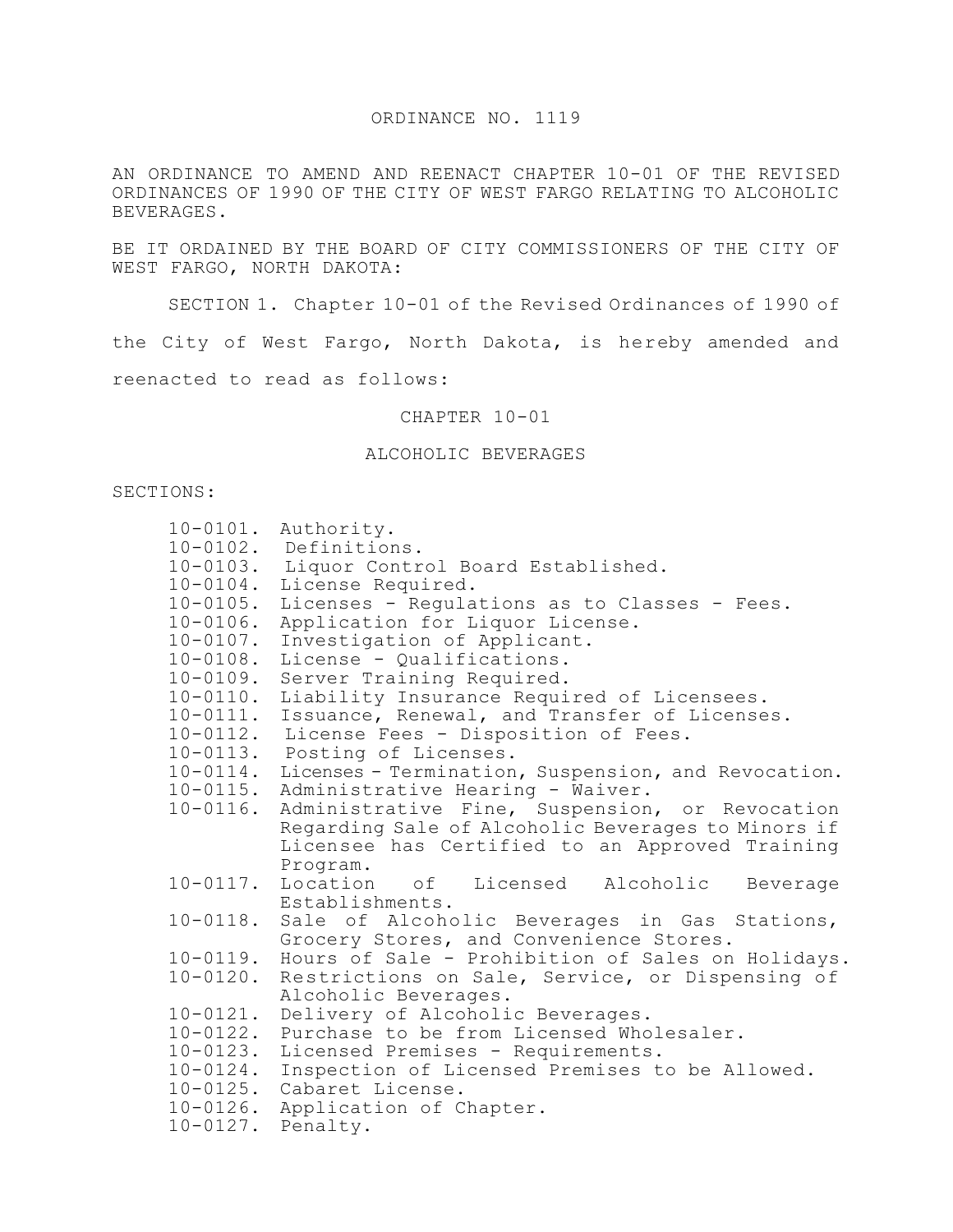| $10 - 0128$ . | Severability Clause.                                     |
|---------------|----------------------------------------------------------|
| $10 - 0129$ . | Special Permits for Sale of Alcoholic Beverages.         |
| $10 - 0130$ . | Registration of Beer in Kegs Required Prior to           |
|               | Sale.                                                    |
| $10 - 0131$ . | RESERVED FOR FUTURE USE.                                 |
|               | 10-0132. Public Consumption of Alcoholic Beverages       |
|               | Restricted.                                              |
|               | 10-0133. Bottle Clubs Prohibited.                        |
| $10 - 0134$ . | Removal of Wine from Restaurant.                         |
| $10 - 0135$ . | Sale of Alcoholic Beverages in Exchange of Goods         |
|               | Prohibited.                                              |
|               | 10-0136. Powdered Alcohol Products Prohibited.           |
|               | 10-0137. Sale of Wine and Beer in Retail Establishments. |
|               |                                                          |

10-0101. AUTHORITY. Pursuant to Chapter 40-05.1 of the North Dakota Century Code (N.D.C.C.) and the Home Rule Charter of the City of West Fargo, the City of West Fargo has the authority to provide for the public health, safety, and morals of the City of West Fargo by regulating the sale and consumption of alcoholic beverages. The City of West Fargo hereby implements the above described powers through the enactment of this ordinance and, to the extent permitted by North Dakota law, this ordinance supplements Chapter 5-02 of the N.D.C.C., as may be amended from time to time.

 $\mathcal{L}_\text{max}$ 

10-0102. DEFINITIONS. In this chapter, unless the context or subject matter otherwise requires:

- 1. "Agent" means a person or entity acting on behalf of the license holder or an employee of the license holder.
- 2. "Alcoholic Beverages" means any liquid intended for drinking by human beings which contains one-half of one percent or more of alcohol by volume.
- 3. "Applicant" means a person who completes the license application, may or may not be owner or licensee.
- 4. "Beer" means any malt beverage containing more than onehalf of one percent of alcohol by volume.
- 5. "City" means the City of West Fargo.
- 6. "City Commission" means the Board of City Commissioners of the City of West Fargo, North Dakota.
- 7. "Club" or "lodge" means any corporation or association organized for civic, fraternal, social, or business purposes, or for the promotion of sports. Said club or lodge shall have at least one hundred (100) members at the time of the license application and have been in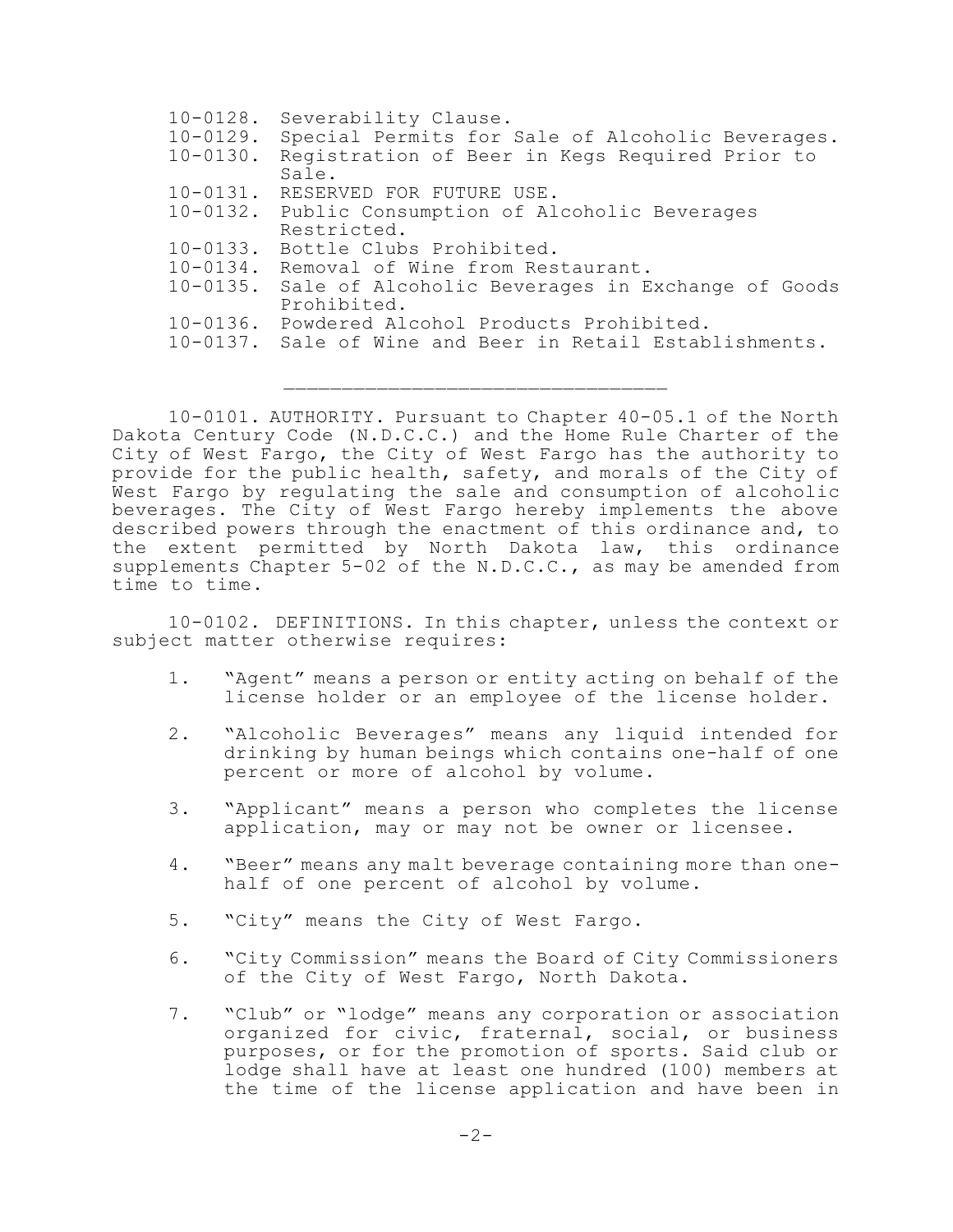existence for twenty (20) years prior to the time of application for the license; if not it must be a local organization which is a subsidiary of and chartered by a national organization which has had a bona fide existence for more than twenty (20) years. Alcoholic beverages may be sold or served only to members, associate members, and bona fide guests. "Bona fide guests" means any person accompanied by a member of the club or lodge or other person authorized by the club or lodge to be on the premises.

- 8. "Incompetent" means someone under a guardianship whom has been judged legally incompetent.
- 9. "Indoors" means within a fully-enclosed building.
- 10. "Licensed Premises" means the premises on which beer, liquor, or alcoholic beverages are normally sold or dispensed and must be delineated by diagram or blueprint which must be included with the license application or the license renewal application.
- 11. "Licensee" means the person or entity to whom a license has been issued under the provisions of this chapter.
- 12. "Liquor" means an alcoholic beverage, except beer.
- 13. "Obviously intoxicated" means the person's obvious intoxication be reasonably discernible or evident to a person of ordinary experience.
- 14. "Off Sale" means sale of alcoholic beverages in original packages for the consumption off or away from the premises where sold. This provision does not prohibit the licensee from dispensing and the customer from consuming a free sample as defined by the laws of this state.
- 15. "On Sale" means the sale of alcoholic beverages for consumption only on the Licensed Premises where sold.
- 16. "Outdoors" means an area outside a fully-enclosed building.
- 17. "Owner" means the individual or entity that holds title to an establishment.
- 18. "Package" and "Original Package" means a container or receptacle holding alcoholic beverages, when such container or receptacle is corked or sealed by the manufacturer thereof, and when the cork or seal has not been removed or broken prior to the sale of such package to the purchaser.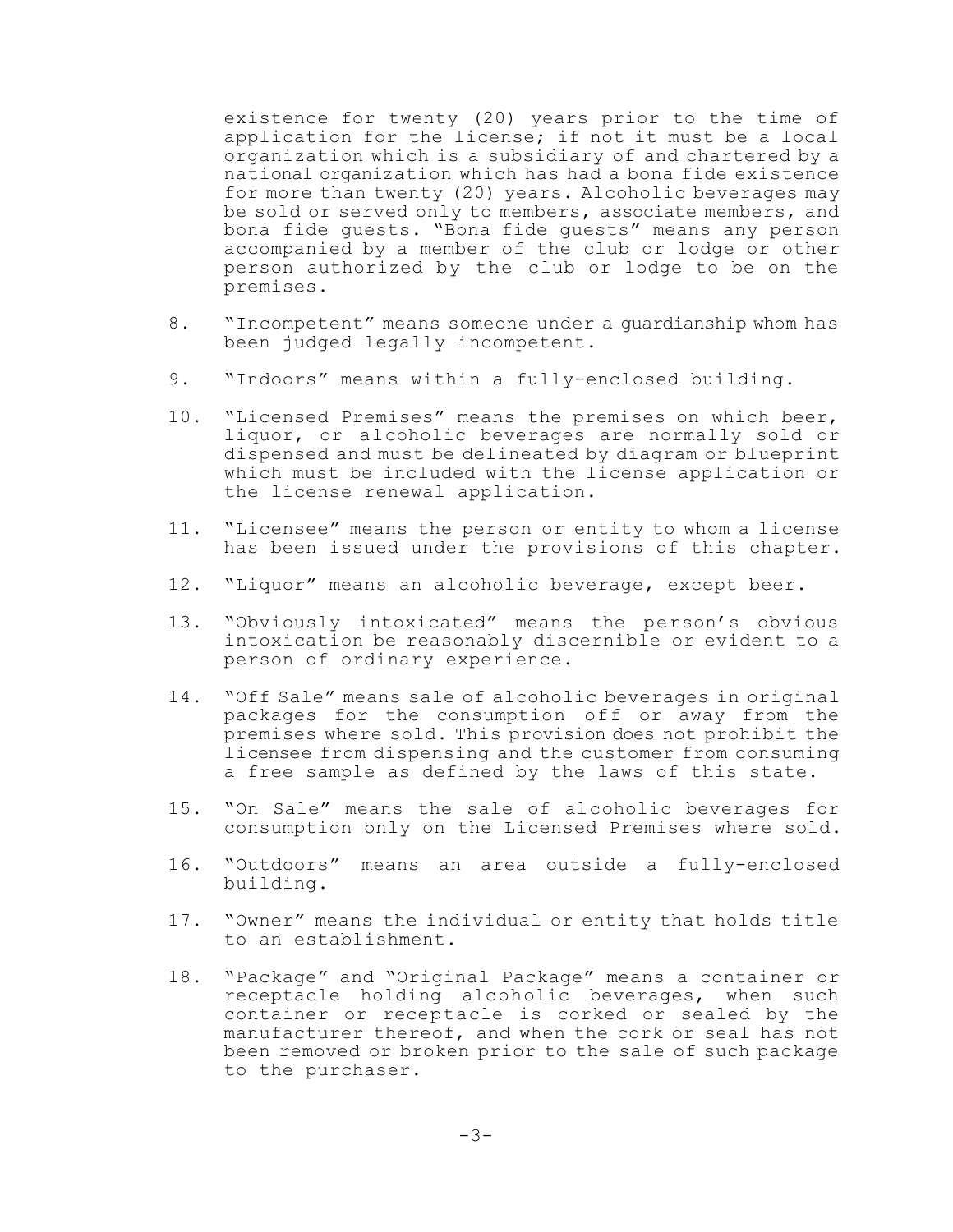- 19. "Person(s)" means an individual, firm, corporation, association, club, partnership, society, or other organization.
- 20. "Public Facilities or Properties" means any real property or structures owned by any political subdivision.
- 21. "Recreational Establishment" means an establishment whose building contains games such as billiards, pool, video games, pinball machines, or similar devices that take up at least twenty-five percent (25%) of the square footage of the building. Bowling alleys are not a recreational establishment.
- 22. "Resident Manager" means a person who operates the establishment on a day-to-day basis. This person must be a legal resident of the United States, at least twenty-one (21) years of age, and reside within seventy-five (75) miles of the city limits of West Fargo.
- 23. "Retail business" means a business actively engaged in the sale of goods and/or services to an individual consumer in relatively small quantities for his or her personal use or consumption rather than for resale. This definition includes retail businesses providing exercise classes, manicures and pedicures, and other types of services.
- 24. "Sale" and "sell" means manners or means of furnishing of alcoholic beverages, including the selling, exchange for services, disposition of, and keeping for sale or exchange of such alcoholic beverages.
- 25. "Special event permit" means a permit issued pursuant to Section 10-0129 to engage in the sale of alcoholic beverages at events not exceeding forty-eight (48) hours in duration and as designated in the special event permit.
- 26. "Wholesaler" means any person engaged in the sale and distribution of alcoholic beverages at wholesale to persons holding a retail license for the sale and distribution of alcoholic beverages within the State of North Dakota or in interstate commerce.
- 27. "Wine" means the alcoholic beverage obtained by a fermentation of agricultural products containing natural or added sugar, or such beverage fortified with brandy and containing not more than twenty-four percent (24%) alcohol by volume.

10–0103. LIQUOR CONTROL BOARD ESTABLISHED. There is hereby established a five (5) member Liquor Control Board comprised of the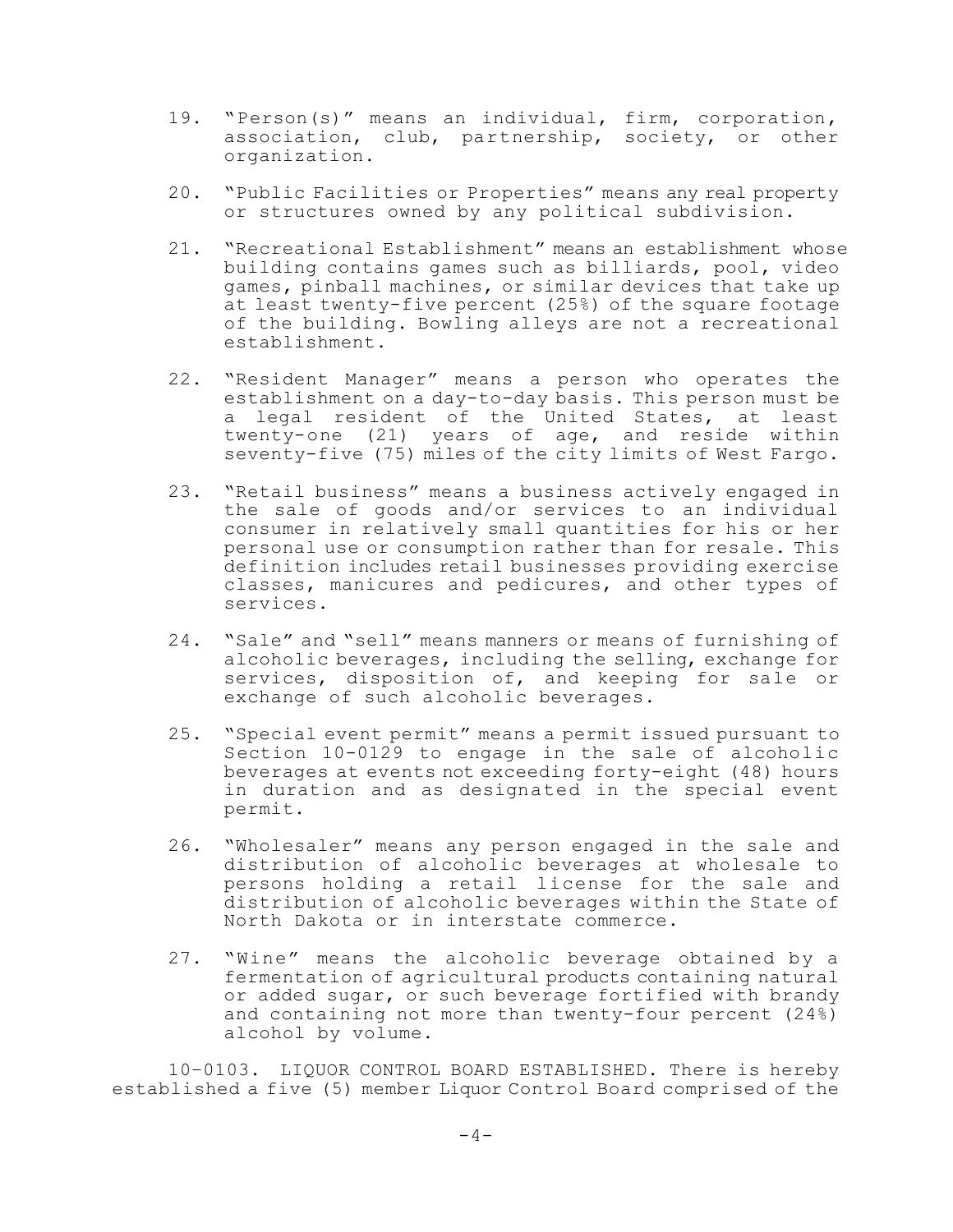City Administrator, Chief of Police, Code Enforcement Official, and two (2) City Commission members appointed by the City Commission. The Liquor Control Board shall be vested with the authority and jurisdiction to review, approve, or deny applications for liquor licenses as provided in this chapter. The Liquor Control Board shall also be vested with the authority to impose fines for liquor license violations and to revoke or suspend any liquor licenses. The City Commission may also appoint up to two (2) non-voting advisors to the Liquor Control Board, who must be residents of the City.

Any decision by the Liquor Control Board may be appealed to the City Commission by filing a Notice of Appeal with the Liquor Control Board within fourteen (14) days of its decision. The Notice of Appeal must state the factual and legal basis for an appeal of the Liquor Control Board's decision.

10-0104. LICENSE REQUIRED. A person may not sell, dispense, serve, exchange, or keep for sale alcoholic beverages without first having obtained a license pursuant to the provisions of this chapter and posting said license in a conspicuous place or premises. This section does not apply to a nonprofit organization that sells alcoholic beverages as part of a fundraising activity. As used in this subsection, fundraising activity includes an auction, raffle, or other prize contest for which consideration is given. If the alcoholic beverage is sold as part of a fundraising event, the sale may not be for consumption at that event. The requirement to obtain and hold a valid license applies to any and all transactions involving the sale or exchange of alcohol.

10-0105. LICENSES - REGULATIONS AS TO CLASSES - FEES.

- 1. Licenses authorizing the sale of alcoholic beverages within the City are divided into the following classes; the fees for each class are payable at the time of application for the license and the amount for each license will be set by resolution of the City Commission, which resolution shall be on file with the City Administrator:
	- (a) Wholesaler's License.
	- (b) Retail Bar On and Off Sale Liquor, Wine and Beer License.
	- (c) Retail Bar On Sale Liquor, Wine and Beer License.
	- (d) Retail Liquor Store Off Sale Liquor, Wine and Beer License.
	- (e) Restaurant On and Off Sale Liquor, Wine and Beer License.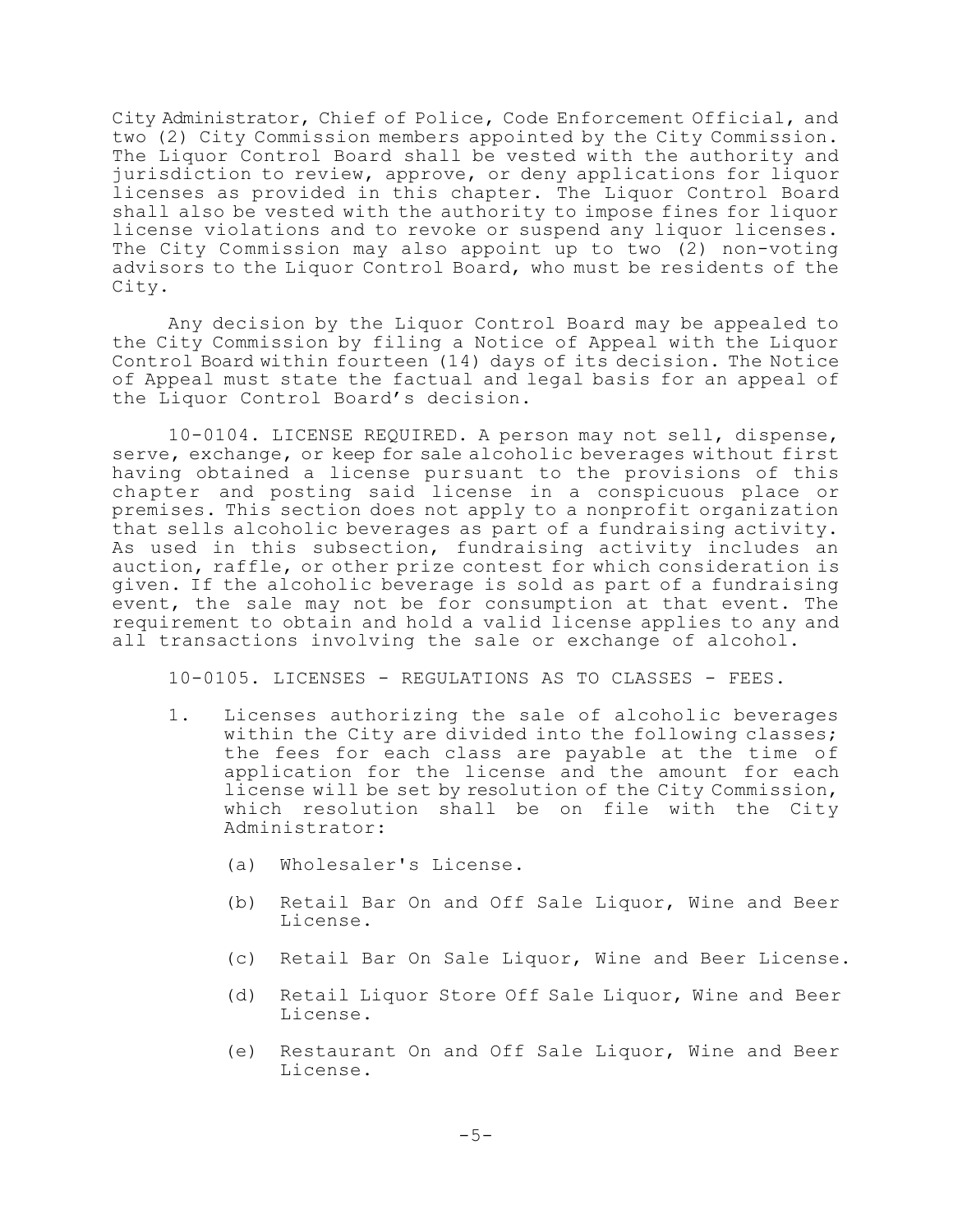- (f) Restaurant On Sale Liquor, Wine and Beer License.
- (g) Retail Club or Lodge On Sale Liquor, Wine and Beer License.
- (h) Retail Convenience/Grocery Store Off Sale Liquor, Wine and Beer License.
- (i) Retail Business On-Sale Wine and Beer License.
- (j) Public Facilities License.
- 2. The licenses for the sale of alcoholic beverages set out above will be in effect for a period of one (1) year commencing July 1 of each year and terminating June 30 of the following year. If an application is made for a license during the licensing year, the license that is granted is only for the unexpired portion of such year ending June 30, at which time an application for renewal of the license must be made. The license fee for a partial year is prorated so that it equals one-twelfth (1/12 th) of the licensing fee set out above times the number of months the license will be in effect. The entire license fee for the portion of the year is paid at the time of the issuance of the license. Provided, that if a transfer of a license will occur within sixty (60) days after July 1, the current license holder and intended transferee can file a joint application for a new license along with the required annual fee. The current licensee will receive a new license effective July 1, and upon written confirmation within sixty (60) days of July 1, the City Administrator issues a new license to the transferee without the need of further license fees.
- 3. If an application is for a new liquor license, or a transfer of a license, not a renewal of an existing license, in addition to the annual license fee set forth above, an initial application fee, payable to the City of West Fargo, must accompany the license application fee. The amount of the initial application fee is twenty-five percent (25%) of the annual license fee set out above for the license or licenses for which application is being made. Such initial application fee will not be refunded, whether or not a license is granted by the City, and the initial application fee will not be prorated, even if the initial application is for a portion of a year. Provided, that if a transfer of a license is to a person who already holds a beer or liquor license in the City, or to an entity whose owners, shareholders, or partners have all had background checks by the West Fargo Police Department, the City Administrator may waive the initial application fee.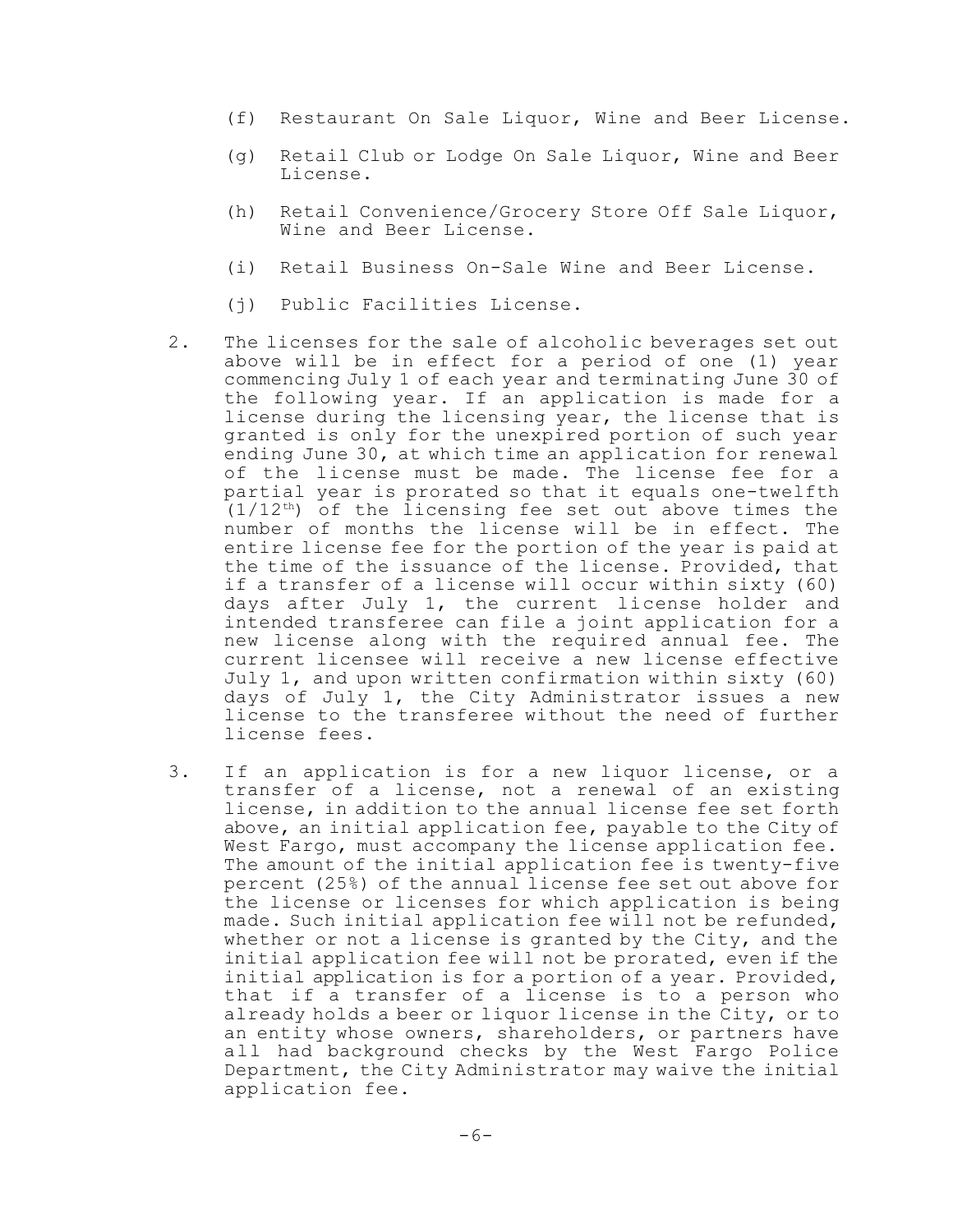- 4. A license holder or Applicant for a premises that includes a restaurant and that allows persons under twenty-one (21) years of age to enter the premises, is required to file with the City a statement by a certified public accountant indicating that he or she has examined and tested the books and records of the licensee and that the licensee's gross revenue from the sale of food is equal to or exceeds the gross revenue from the sale of alcoholic beverages in the dining area. At the option of the licensee, in lieu of a certified public accountant's statement, licensee may request from the State Tax Commissioner's Office and furnish to the City Administrator's office a certified copy of licensee's sales tax returns for the most recent 12-month period prior to renewal. Notwithstanding furnishing of such sales tax returns, the City may, in its discretion, require the licensee to comply with the requirement that a statement by a certified public accountant be furnished as aforesaid. Costs incurred in connection with the requirements of this section are the sole responsibility of the licensee. The City may also, in its discretion, conduct an independent investigation of the sales ratio of food to alcoholic beverages and for such purpose, the licensee agrees to allow inspection of its business records. In the event that the results of an independent investigation by the City results in a determination that sale of food does not equal or exceed the sale of beverages in the dining area, the licensee is required to pay costs of such investigation, and the licensee will have to suspend persons under the age of twenty-one (21) from entering the establishment. Notwithstanding the foregoing section, any person applying for a new, or converting to a, restaurant liquor on and off premises license or restaurant liquor on premises license will have a period of six (6) months, or until the next license renewal period, to establish that the Applicant's gross revenue from the sale of food is equal to or exceeds the gross revenue from the sale of alcoholic beverages.
- 5. A wholesaler's license may be issued to persons eligible under the terms of the laws of the State of North Dakota, or amendments thereto, who are engaged in the business of selling alcoholic beverages to licensed retail dealers or in interstate commerce only, provided, that no license will be granted to wholesalers who directly or indirectly own or control, or have financial interest in the ownership, control, or operation of a licensed retail on sale and/or off sale business.
- 6. A license must include a complete and accurate listing of Applicant's key personnel, including but not limited to,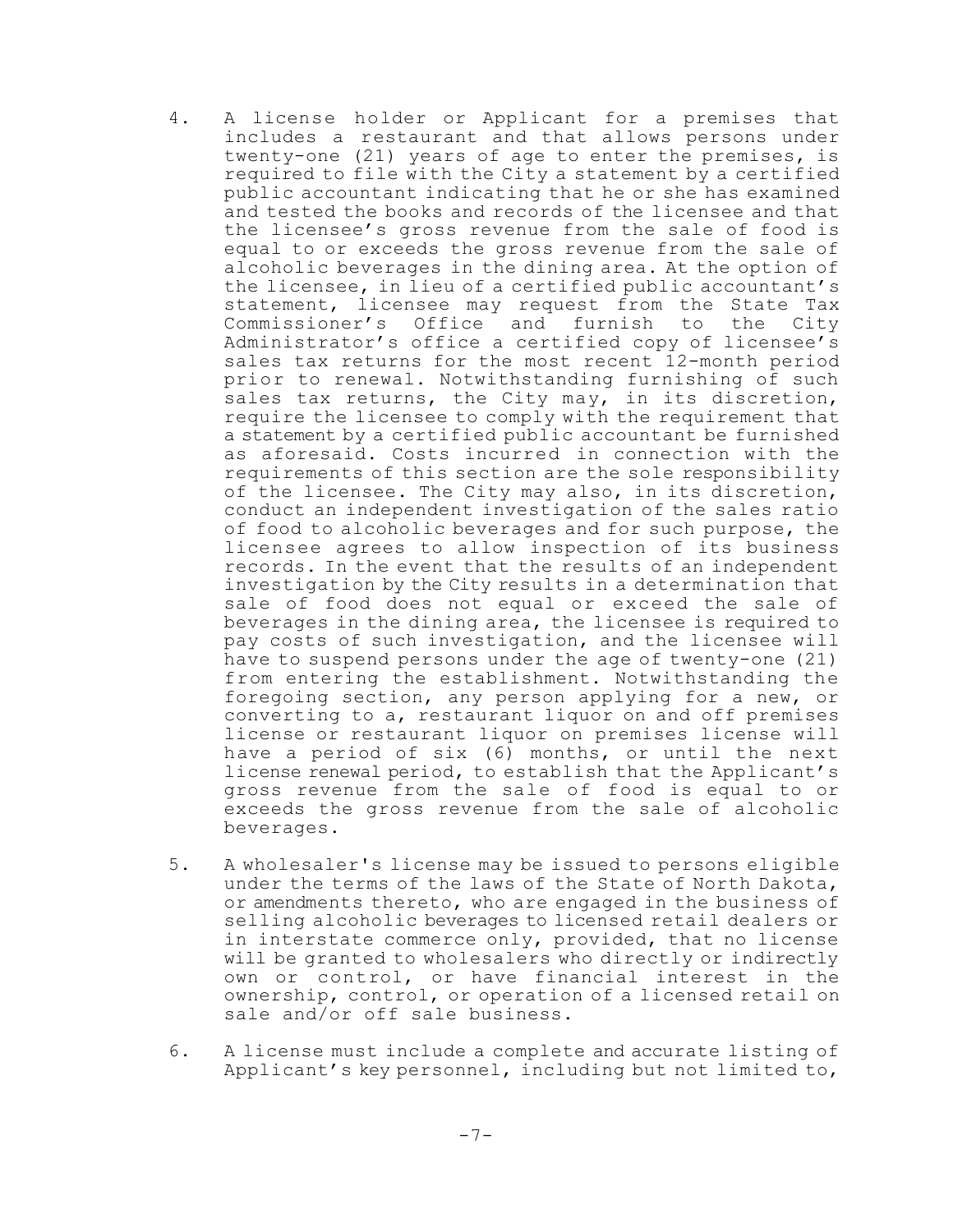the owner(s), the Resident Manager, and/or Chief Financial Officer.

10-0106. APPLICATION FOR LIQUOR LICENSE. A person desiring to apply for a liquor license, whether a new application or application for renewal, from the City must submit such request on the forms provided by the City. The Liquor Control Board has the right to deny, approve, conditionally approve, or conditionally deny an application for a liquor license. All applications, whether for a new or renewed liquor license, must be filed with the City Administrator and comply with the following:

- 1. Any person applying for a license under the provisions of this section must submit a detailed floor plan of the areas which will constitute the Licensed Premises.
- 2. In addition to the information supplied on the application form, the Liquor Control Board may require such other information as necessary in determining whether a license should be issued to the Applicant.
- 3. In the case of a renewal of the license, such application must be submitted at least forty-five (45) days prior to the expiration date of the license.
- 4. The application shall be made on a form made available through the office of the City Administrator. In addition to the information supplied on the application form, the Liquor Control Board may require such other information as they deem necessary in determining whether or not a license should be issued to the Applicant.
- 5. If a license is granted, the licensee must inform the City Administrator in writing within thirty (30) days of any changes in the facts supplied to the City in the application previously submitted, including but not limited to, changes in key personnel identified in the application.

10-0107. INVESTIGATION OF APPLICANT. The Chief of Police, or his/her authorized representative, will investigate the facts stated in the application and the character, reputation, and fitness of the Applicant, Resident Manager, key personnel, and owner(s) and shall report on said matters to the Liquor Control Board.

10-0108. LICENSE - QUALIFICATIONS. A retail license for the sale of alcoholic beverages shall not be issued to an Applicant unless the following requirements are met:

1. State Requirements. The requirements of N.D.C.C. Sections  $5-02-02(1)$ ,  $(2)$ ,  $(4)$ ,  $(6)$ , and  $(7)$  are met.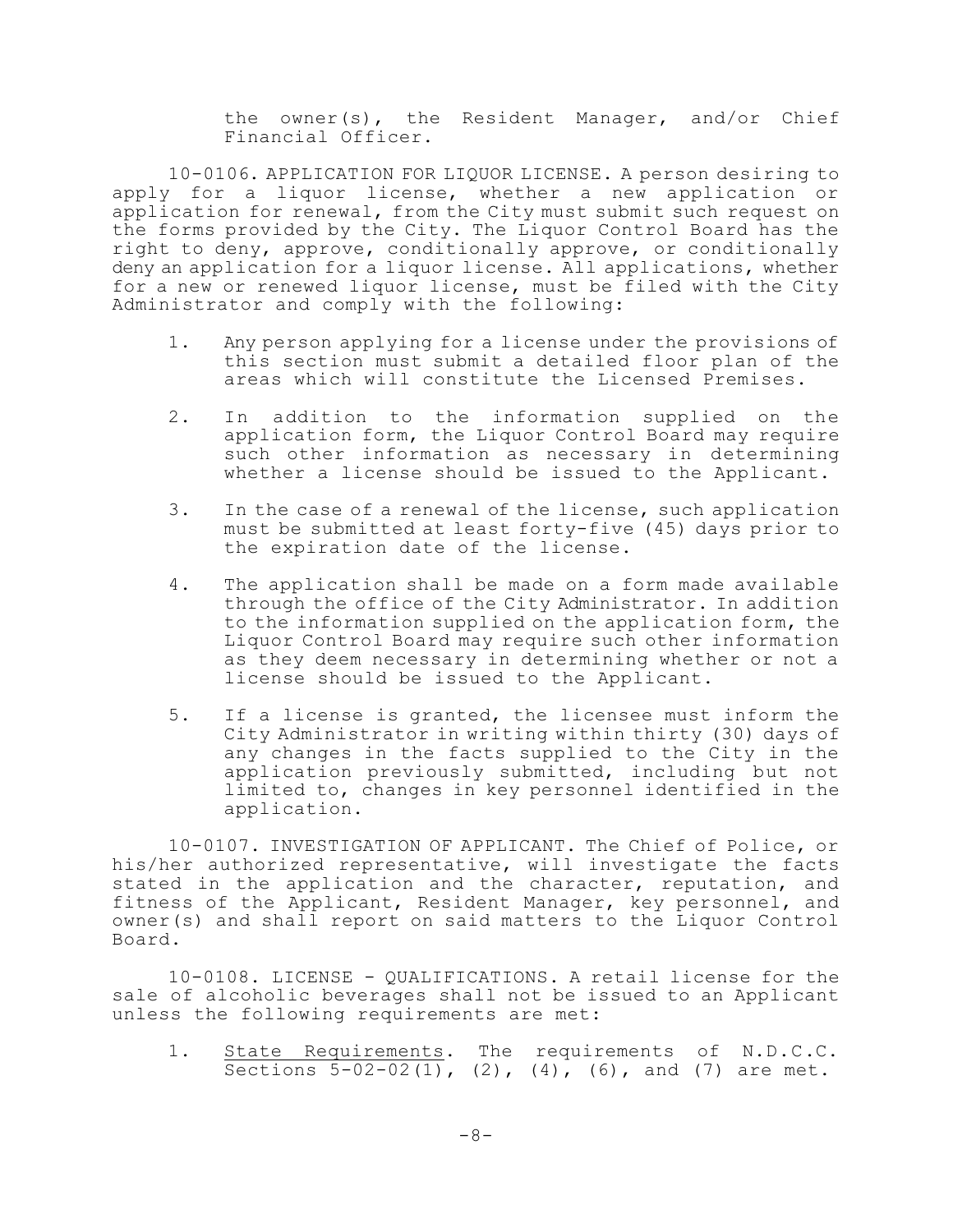# 2. Residence Requirement.

- (a) If Applicant is an individual, the Applicant must reside within seventy-five (75) miles of the city limits of West Fargo.
- (b) If Applicant is a form of a partnership, a partner or partners owning at least fifty percent (50%) of the partnership must reside within seventy-five (75) miles of the city limits of the City of West Fargo.
- (c) If Applicant is a form of a corporation, it must have a Resident Manager who is designated in the license application as the registered agent of the corporation, who must reside within seventy-five (75) miles of the city limits of the City.

If the Applicant, or Resident Manager, does not have a legal and bona fide residence as required above at the time at which the application is submitted, a license may be granted to such an Applicant upon the condition that the Applicant satisfies the above residence requirement within three (3) months after the approval of the license. Failure to provide this documentation within the above time line will result in the automatic suspension of the license.

- 3. Age. The Applicant, partners, officers, directors, shareholders holding more than five percent (5%) of the outstanding stock of the corporation, and the Resident Manager must be at least twenty-one (21) years of age.
- 4. Fitness. The Applicant, its Resident Manager, partners, key personnel, and/or shareholders, must be deemed by the Liquor Control Board to be persons of good moral character. Any relevant business history will be a factor considered by the Liquor Control Board. Good moral character is determined by the Liquor Control Board. In making that evaluation, the Liquor Control Board will consider, among other factors, whether the person or entity has been convicted or pled guilty of the following offenses within the previous five (5) years:
	- a) A felony;
	- b) Any offense involving the manufacture, sale, or distribution, or possession for sale or distribution of alcoholic beverages;
	- c) An offense involving the sale of drugs or felony possession of drugs;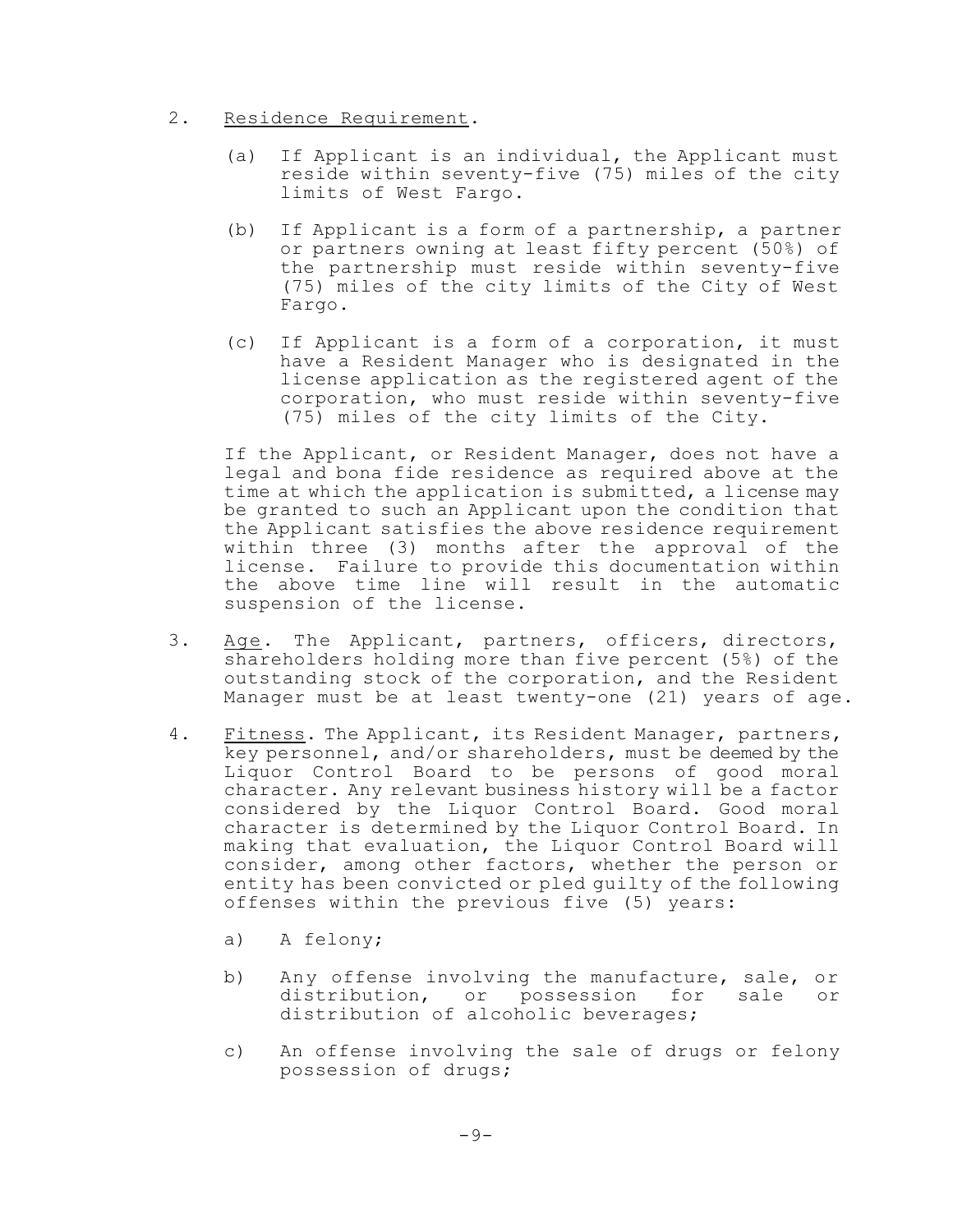- d) Prostitution;
- e) Obscenity; or
- f) Other offenses determined by the Liquor Control Board to have a direct bearing on the Applicant's or manager's ability to serve the public as an alcoholic beverage retailer.
- 5. Financial Standards. The Liquor Control Board may also evaluate the following civil actions and/or matters to determine if an Applicant is deemed to have good moral character:
	- a) unsatisfied judgments within the last five (5) years;
	- b) unpaid bills within the last five (5) years;
	- c) bankruptcy within the last five (5) years; and
	- d) a finding of civil liability regarding serving alcohol to minors, over serving of patrons, or other related business activities resulting in a finding of negligence by a state or federal court of competent jurisdiction within the last five (5) years.
- 6. Owner of Business. A license will not be issued to a person as the representative or agent of another, and the license will be issued only to the owner or owners of the business being conducted at the location sought to be licensed.
- 7. Taxes. A license will not be issued, transferred, or renewed for any location in which the real property taxes are delinquent and unpaid.
- 8. In the event that the Liquor Control Board determines the applicant does not meet the requirements set forth in sub-sections 1 through 7 of this section, it shall deny the applicant's application.

10-0109. SERVER TRAINING REQUIRED. A qualified alcoholic beverage licensee, or Applicant, under the provisions of this chapter, is required to send managers and employees involved in the sale or serving of alcoholic beverages at said licensed establishment to a server training course, as approved by the West Fargo Police Department.

> a. Persons successfully completing the approved class will receive a "server training certificate card," which remains with said individual wherever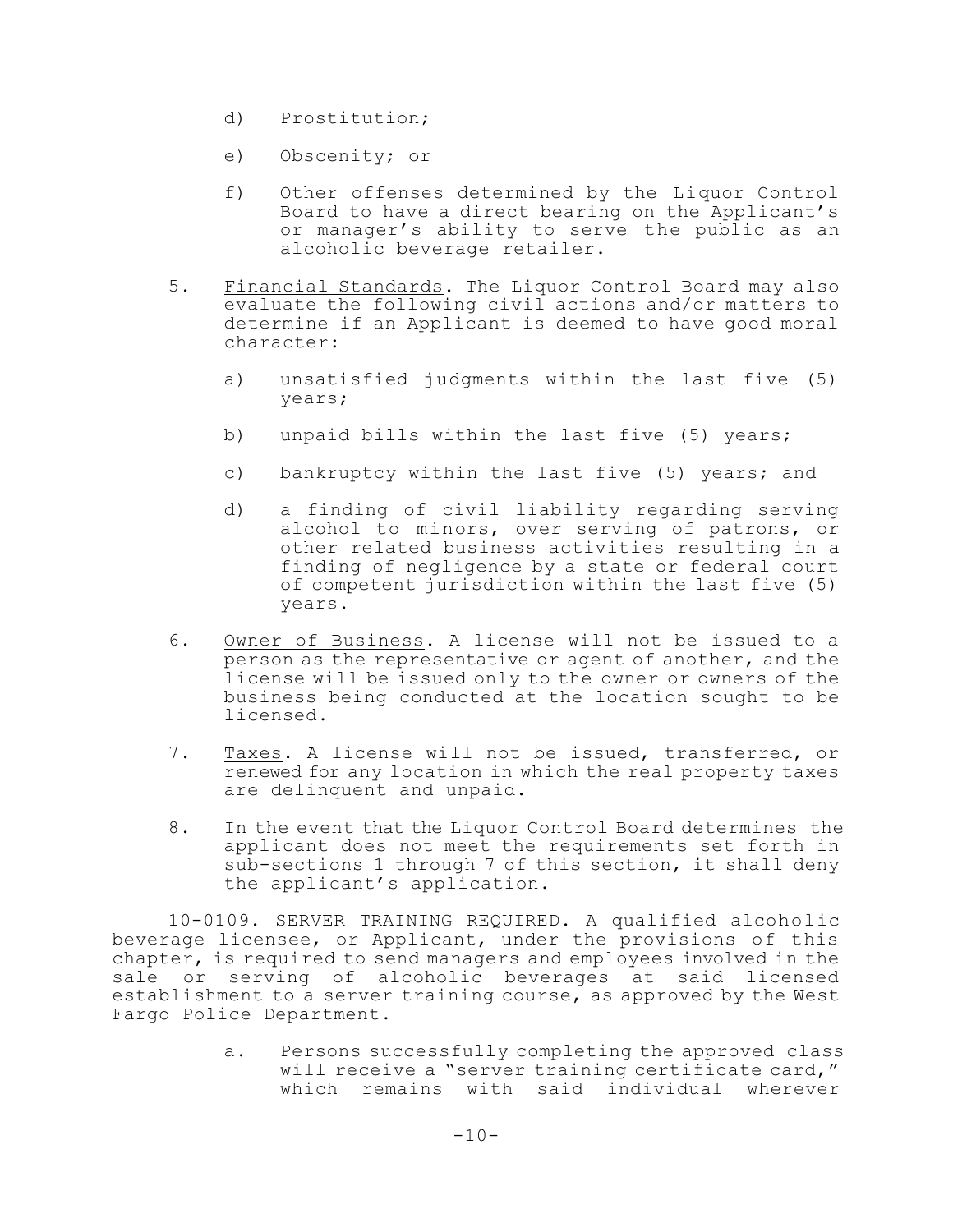employed. The "server training certificate card" is not required to be in said person's possession during hours of employment, at a licensed establishment, provided the card can be produced within twenty-four (24) hours.

- b. The "server training certificate card" must be renewed every three (3) years.
- c. New establishments are required, within ninety (90) days of opening, to provide the City with a roster of managers and employees depicting first name, last name, date of birth, date of hire, and server training card expiration date.
- d. Recently hired managers and employees not having in their possession a current "server training certificate card" must, within ninety (90) days of the employment start date, successfully complete an approved server training class.
- e. Existing licensees are required to submit along with the license renewal applications, a complete roster of managers and employees involved in the sale or serving of alcoholic beverages. Said roster is to include first name, last name, date of birth, date of hire, and server training card expiration date.
- f. All license holders must maintain a minimum of eighty percent (80%) of their serving staff as having completed the server training course. Failure to maintain 80% compliance under this section at any time will result in temporary suspension or permanent termination of the licensee's liquor license.

Failure to comply with the above-referenced requirements may result in the delay of the liquor license renewal and/or suspension of said license until date of compliance.

10-0110. LIABILITY INSURANCE REQUIRED OF LICENSEES. A person licensed under the authority of this chapter, other than wholesalers, must provide the City Administrator, not later than thirty (30) days after a license is issued, proof of liability and liquor liability insurance (Dram Shop). Such insurance must provide liquor liability insurance coverage of at least One Hundred Thousand Dollars (\$100,000) per person and per occurrence, and liability insurance coverage of One Hundred Thousand Dollars (\$100,000) per person and Five Hundred Thousand Dollars (\$500,000) per occurrence. The adequacy of such insurance is determined by the Liquor Control Board.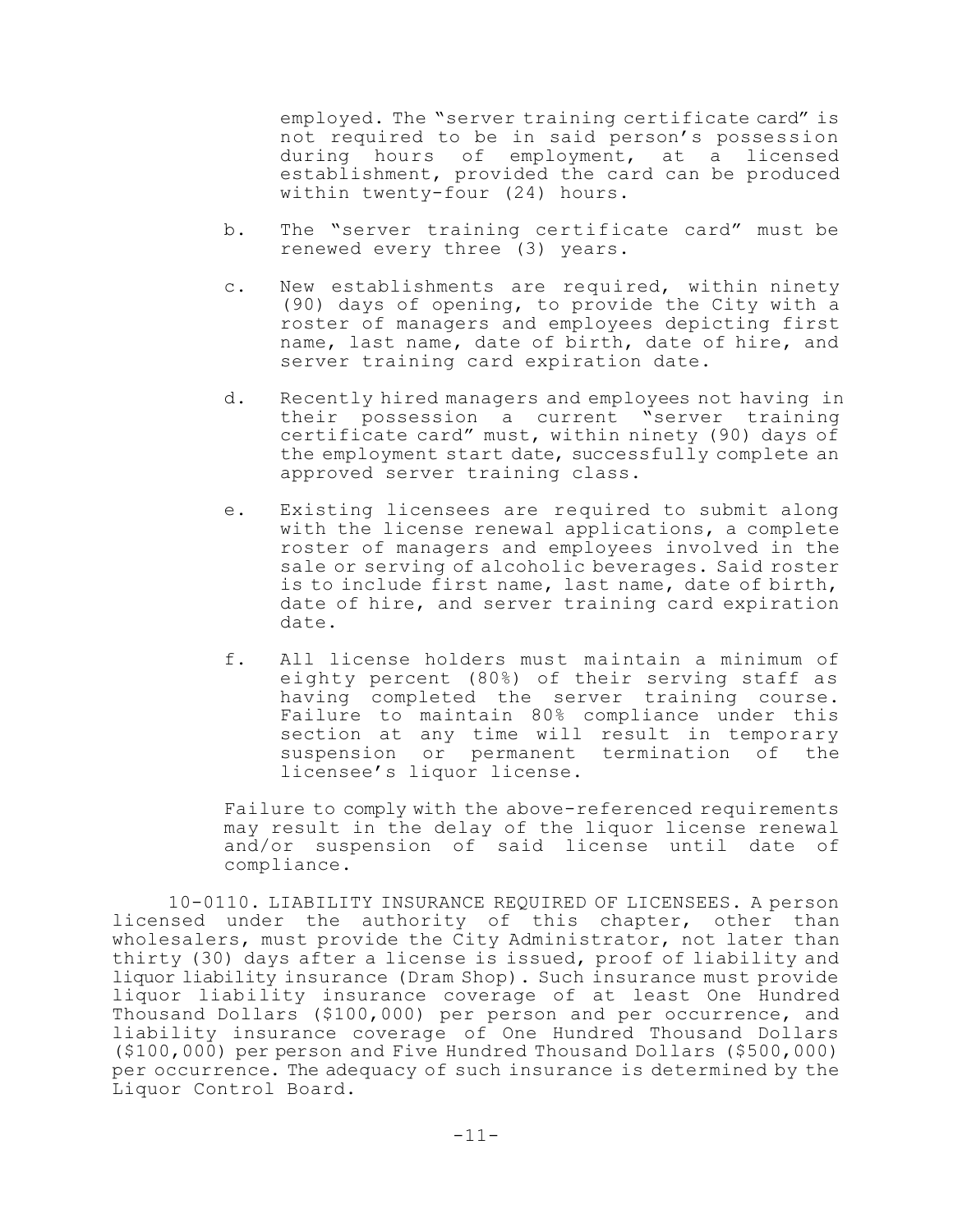10-0111. ISSUANCE, RENEWAL, AND TRANSFER OF LICENSES.

- 1. Applicants applying for a new license must execute a preapproval review form ("Form A") made available through the office of the City Administrator. Upon completion of Form A, City staff will review to ensure the application is completed properly and present Form A to the Liquor Control Board for its approval, conditional approval, or denial.
- 2. Upon approval or conditional approval, the Applicant must execute a post-approval form ("Form B") made available through the office of the City Administrator. Upon completion of Form B, City staff will review to ensure the application is completed properly. Once Form B has been reviewed by the respective parties with the necessary attachments, including certificate of insurance and site plan, the City Administrator or his/her authorized representative shall approve, conditionally approve, or deny the application.
- 3. Applications for renewal or change of venue must execute a liquor license renewal form ("Form C") made available through the office of the City Administrator. Upon completion of Form C, City staff will review to ensure the application is completed properly and present Form C to the Liquor Control Board for its approval, conditional approval, or denial.
- 4. If the application is for a new license or a relocation of an existing license, then notice that the Applicant has applied for a license to sell alcoholic beverages at a place designated in the application, and that the application will be acted upon by the Liquor Control Board on a certain day and time, will be published in a newspaper in the City at least ten (10) days before the date set for the hearing on the application. Such notice is signed by the City Administrator, and the expense of its publication, in addition to the license fee, must be paid by the Applicant before publication.
- 5. A new license, or a relocation of a license to a new location, will not be issued unless and until the Applicant has proven, to the satisfaction of the Liquor Control Board, that the following conditions have been met. These conditions do not apply to license renewals:
	- a. The Licensed Premises has a minimum of one thousand square feet (1,000 sq./ft.) of space available and devoted to the business. The measurement of one thousand square feet (1,000 sq./ft.) will be based on the exterior measurements of the building in which the premise is located, not including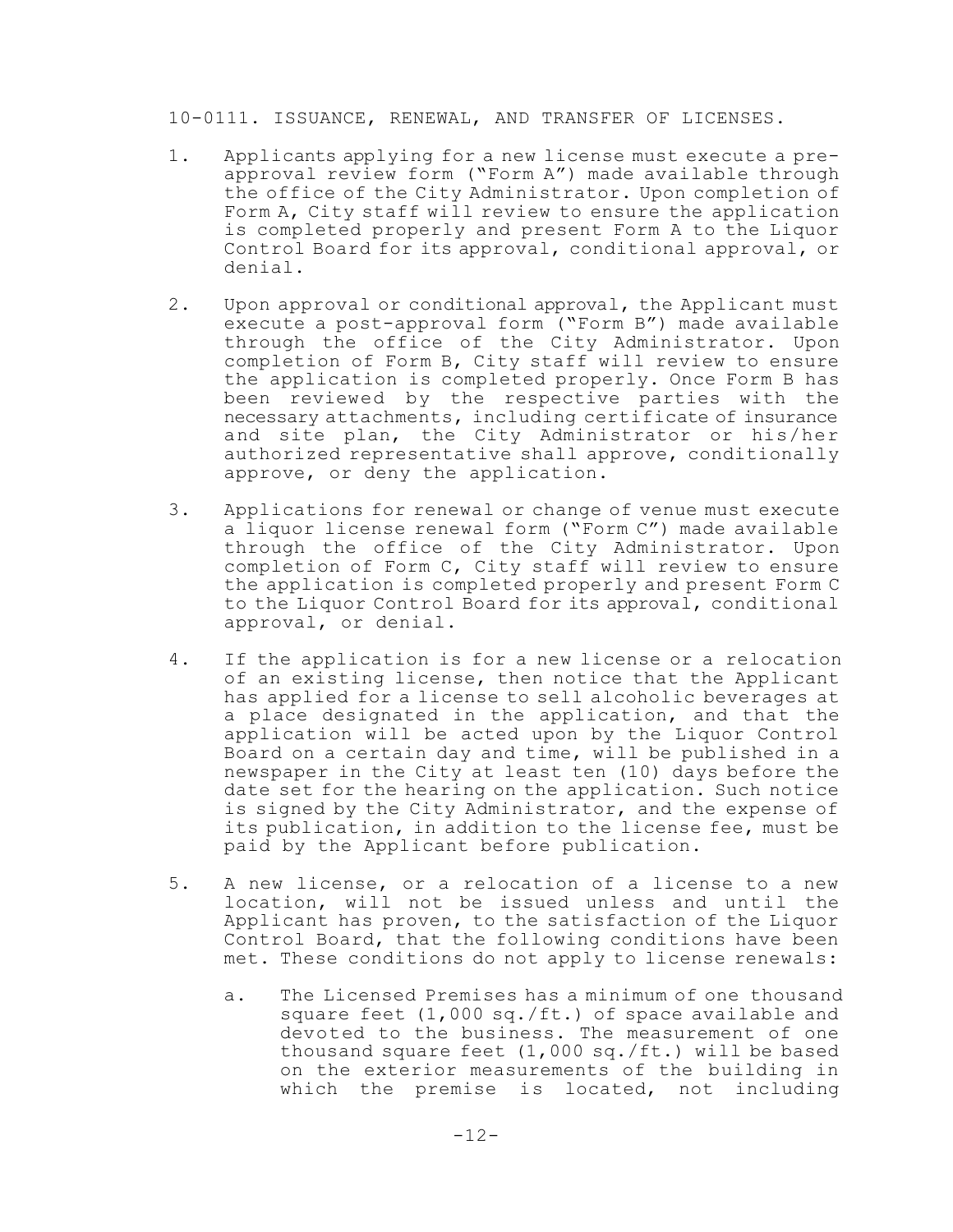carports, parking areas, drive-throughs, outdoor patios, or similar exterior features to the premise. If the building is not a separate building, but has a common wall with one (1) or more other businesses, the measurement will be from the center of the common wall.

b. The Licensed Premise has a separate entrance or entrances from other businesses and has no interior connection by which customers may move directly from another business to the Licensed Premises. This restriction will not apply to eating establishments, motels, or hotels that apply for a liquor license as part of their operation, or off sale licenses.

Additional factors that may be considered in the granting of a new license:

- a. The proximity of other businesses licensed to sell alcoholic beverages.
- b. Protests of neighboring property owners or occupants.
- c. Interference with neighboring properties.
- d. Suitability of premises for sale of alcoholic beverages.
- e. Recommendations and reports of appropriate City officials, including the Chief of Police, Chief of the Fire Department, Building Inspector, Health Officer, and their authorized representatives.
- f. Zoning regulations.
- g. Proximity of schools, religious institutions, public facilities or properties, or buildings used by and for minors.

10-0112. LICENSE FEES -DISPOSITION OF FEES. License fees collected by the City Administrator will be credited to the general fund of the City.

10-0113. POSTING OF LICENSE. The certificate of license issued to a licensee must be posted in a conspicuous place within the public portion of the premises for which the license has been issued.

10-0114. LICENSES - TERMINATION, SUSPENSION, AND REVOCATION. A license issued under the provisions of this chapter, unless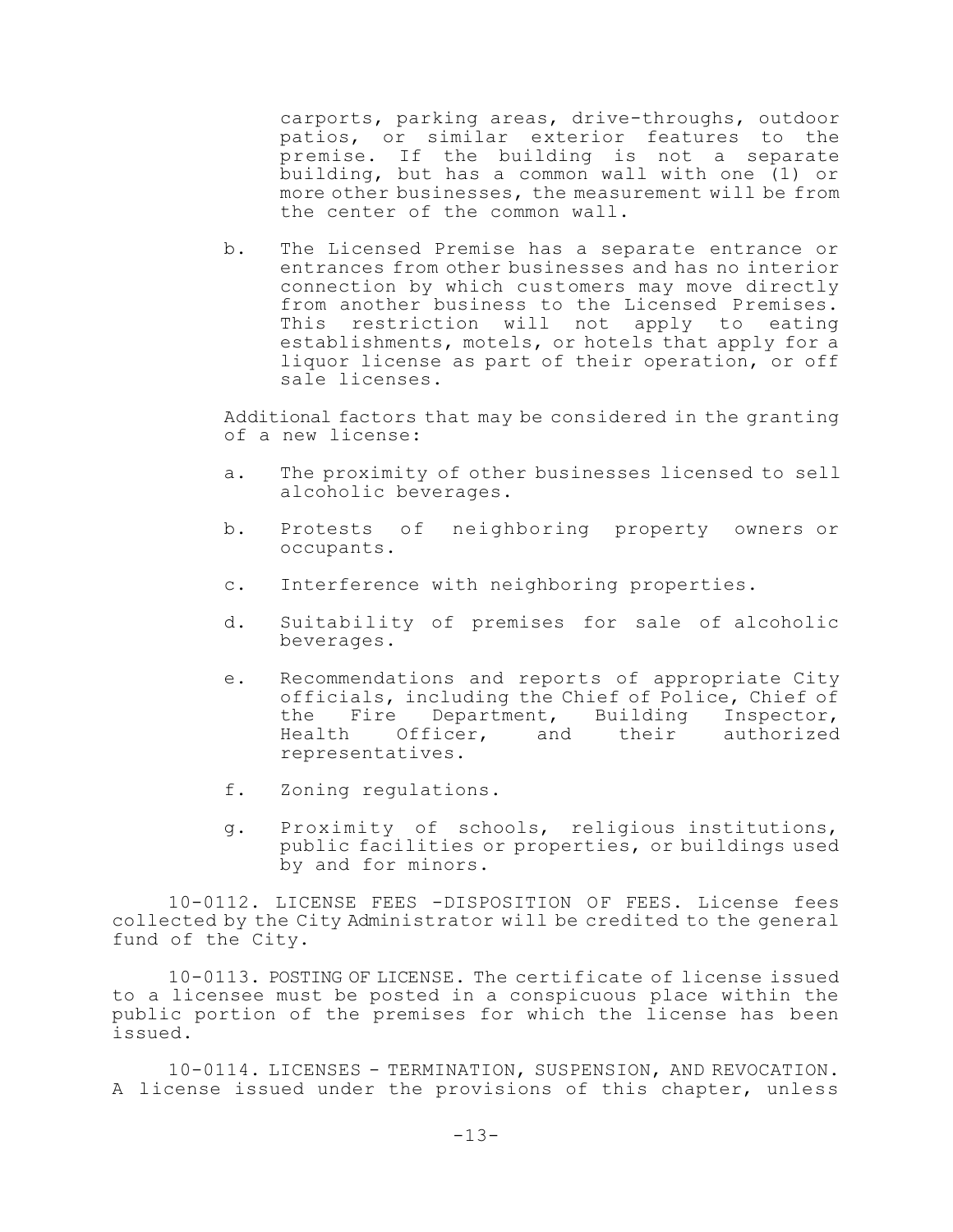otherwise specifically provided, terminates on June 30 following the date of issuance; provided however, that licenses issued under the provisions of this chapter may, under certain circumstances, terminate automatically, or be terminated, suspended, or revoked by the Liquor Control Board.

- 1. A license issued under the provisions of this chapter automatically terminates:
	- (a) Upon the death of the licensee unless, upon application to the Liquor Control Board by the personal representative of the decedent, the Liquor Control Board consents to the continuation of such business by the personal representative. Said application must be submitted to the Liquor Control Board within thirty (30) days of the licensee's death.
	- (b) When the licensee ceases business at the Licensed Premises. Business is deemed to have ceased when no sale of alcoholic beverages occurs on the Licensed Premises for a period of at least thirty (30) consecutive business days. However, upon written request of the licensee, the Liquor Control Board at its discretion may grant a period of up to sixty (60) additional days before business is deemed to have ceased.
	- (c) When the license or permit of the licensee issued by the United States Government, the State of North Dakota, or any other government entity to sell alcoholic beverages at the Licensed Premises has been terminated, uspended, or revoked.
- 2. The Liquor Control Board may, in its discretion, suspend or revoke for cause license issued under the provisions of this chapter. The grounds for suspension or revocation may include the following:
	- (a) An individual licensee, one (1) of the partners in a partnership licensee, one (1) of the officers in a corporation licensee, or an individual designated in the application as Resident Manager of the licensed business is convicted of violating provision(s) of this chapter.
	- (b) An individual licensee, one (1) of the partners in a partnership licensee, one (1) of the officers, directors, or shareholders in a corporation licensee, or an individual designated in the application as Resident Manager of the licensed business is convicted of a state or federal felony.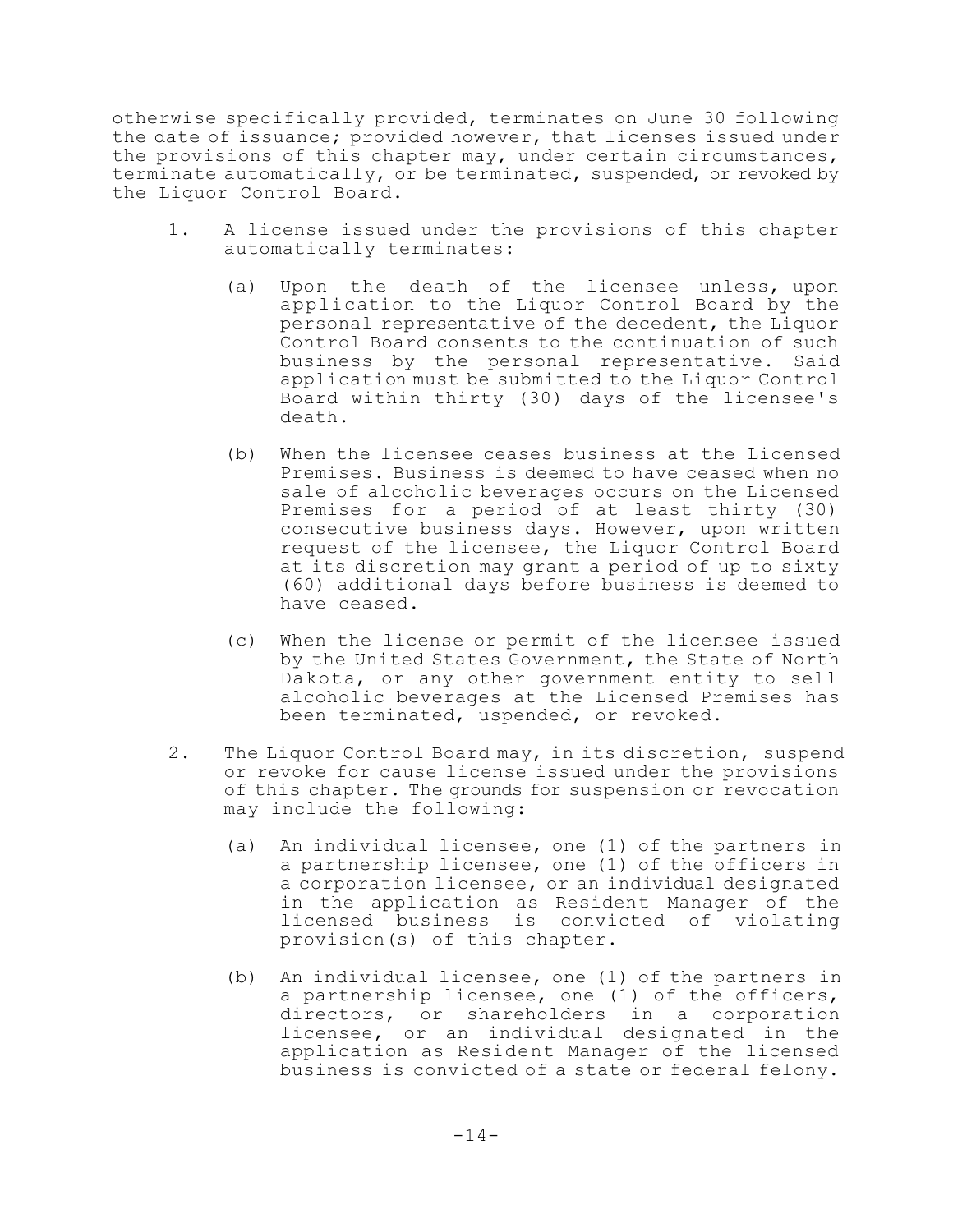- (c) The business of the licensee, at the location licensed, is conducted in such a manner as to be in violation of the health, sanitary, or other regulations or ordinances of the City of West Fargo.
- (d) The licensee, having been given a conditional license pursuant to Section 10-0108 because of failure to meet the residence requirements of this chapter, fails to have the required residency within the three (3) month period.
- (e) If the licensee, or Resident Manager, ceases to meet the residence requirements of Section 10-0108.
- (f) The licensee has made a false statement in his/her application for a license.
- (g) If the licensee fails to notify the City Administrator, in writing, within thirty (30) days of a change in the facts supplied to the City in the application for a license.
- (h) If the establishment does not pass its fire safety inspection and fails to correct the violations within thirty (30) days of said inspection.
- 3. The grounds enumerated in Subsection 2 of this section are not deemed to be exclusive, and a license issued under the provisions of this chapter may be suspended or revoked by the Liquor Control Board for other reasons deemed by the Liquor Control Board to be sufficient in order to promote the public health, safety, morals, and general welfare of the people of the City. When a license is suspended or revoked by the Liquor Control Board pursuant to the provisions of this section, or when the licensee voluntarily ceases business, no portion of the license fee previously paid will be returned to the licensee or to anyone claiming under or through him.

10-0115. ADMINISTRATIVE HEARING/WAIVER. Any person having information that a licensed retailer of alcoholic beverages has violated any provisions of this chapter may file with the City Attorney an affidavit specifically setting forth such violation. Upon receipt of such affidavit, the City Attorney sets the matter for hearing not later than the next regular meeting of the Liquor Control Board. A copy of this affidavit and notice of hearing must be mailed to the licensee by registered mail not less than five (5) days before such hearing.

1. The City Attorney will notify the licensee of the reason for the hearing, and specify the time and place of the hearing. The notice, and affidavits filed in support of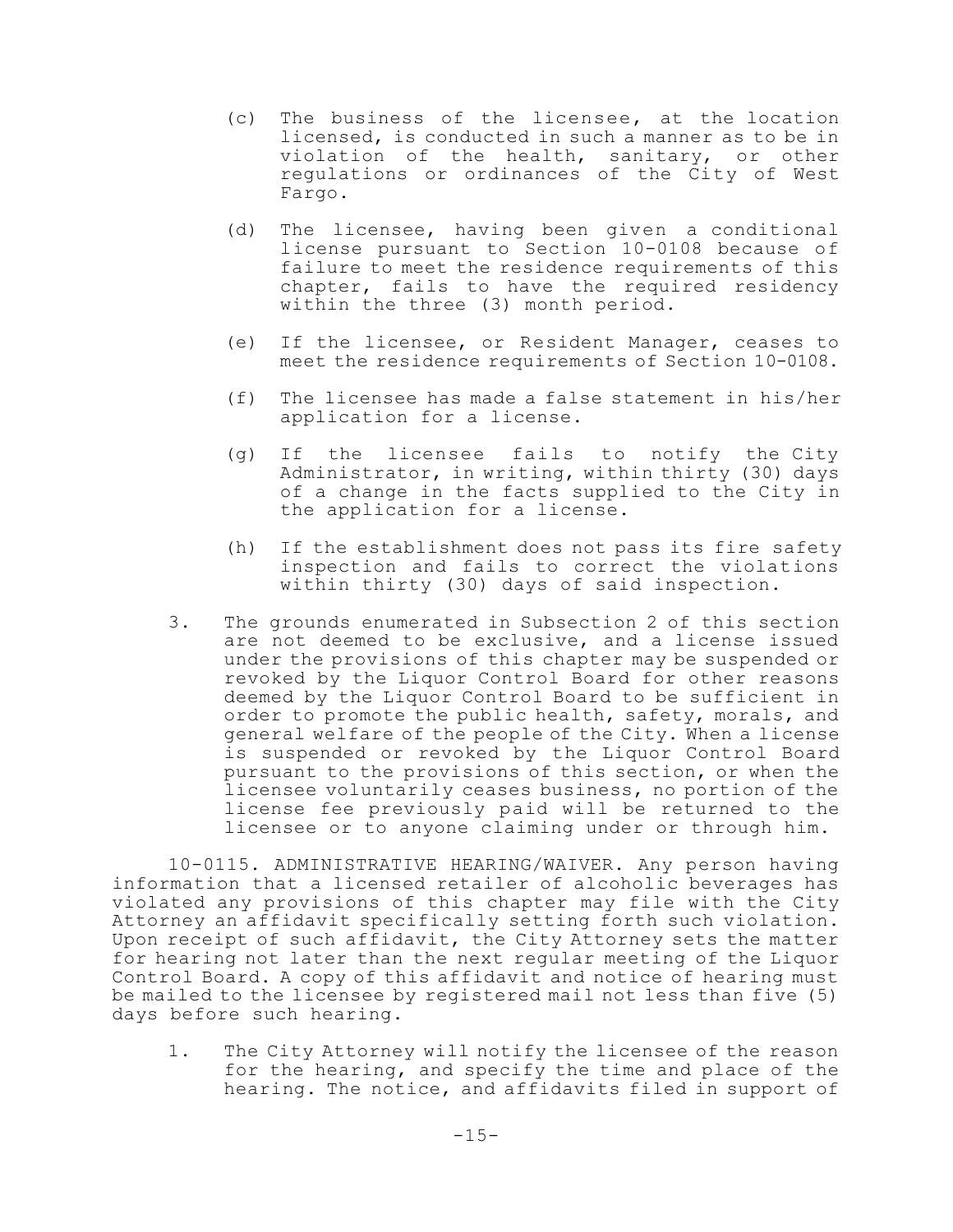the suspension or revocation, are served in the same manner as provided by law with the service of the summons in the civil action, or by certified mail.

- 2. A record of the hearing must be made by the use of an electronic recording device, or otherwise. If after such hearing, the Liquor Control Board determines that sufficient cause exists for the suspension or revocation of the license issued pursuant to the provisions of this chapter, the Liquor Control Board may make its order for immediate suspension or revocation of the license.
- 3. If after such hearing the Liquor Control Board finds the violations charged in the affidavit have been proved by the evidence, an order must be served on the licensee revoking or suspending the licensee's license for a period of time. Such action may be appealed to the City Commission, who will hear and decide the appeal. The City Commission may affirm, modify, or deny the appeal by issuing a written decision. The appeal to the City Commission must be commenced by following the procedure set forth in Section 10-0103. The decision of the City Commission may be appealed to the district court by following the appeal procedure set forth in chapter N.D.C.C. § 28-34-01, except that the order revoking or suspending the license is inoperative while the appeal is pending. (N.D.C.C. § 05-02-11).

10-0116. ADMINISTRATIVE FINE, SUSPENSION, OR REVOCATION REGARDING SALE OF ALCOHOLIC BEVERAGES TO A MINOR IF LICENSEE HAS BEEN CERTIFIED BY AN APPROVED TRAINING PROGRAM. If the violation relates to the sale of alcoholic beverages to minors by a licensee, if licensee has been certified by an approved training program, or by licensee's employees, the following administrative suspensions or revocations are imposed by the Liquor Control Board:

- 1. The first violation subjects licensee to a written warning and a twelve (12) month Probationary Period.
- 2. The second violation within the Probationary Period subjects licensee to a two hundred fifty dollar (\$250) administrative fine.
- 3. The third violation within the Probationary Period subjects licensee to a five hundred dollar (\$500) administrative fine and a three (3)-day suspension of the license.
- 4. Subsequent violations within the Probationary Period subject licensee to a thirty (30)-day license suspension.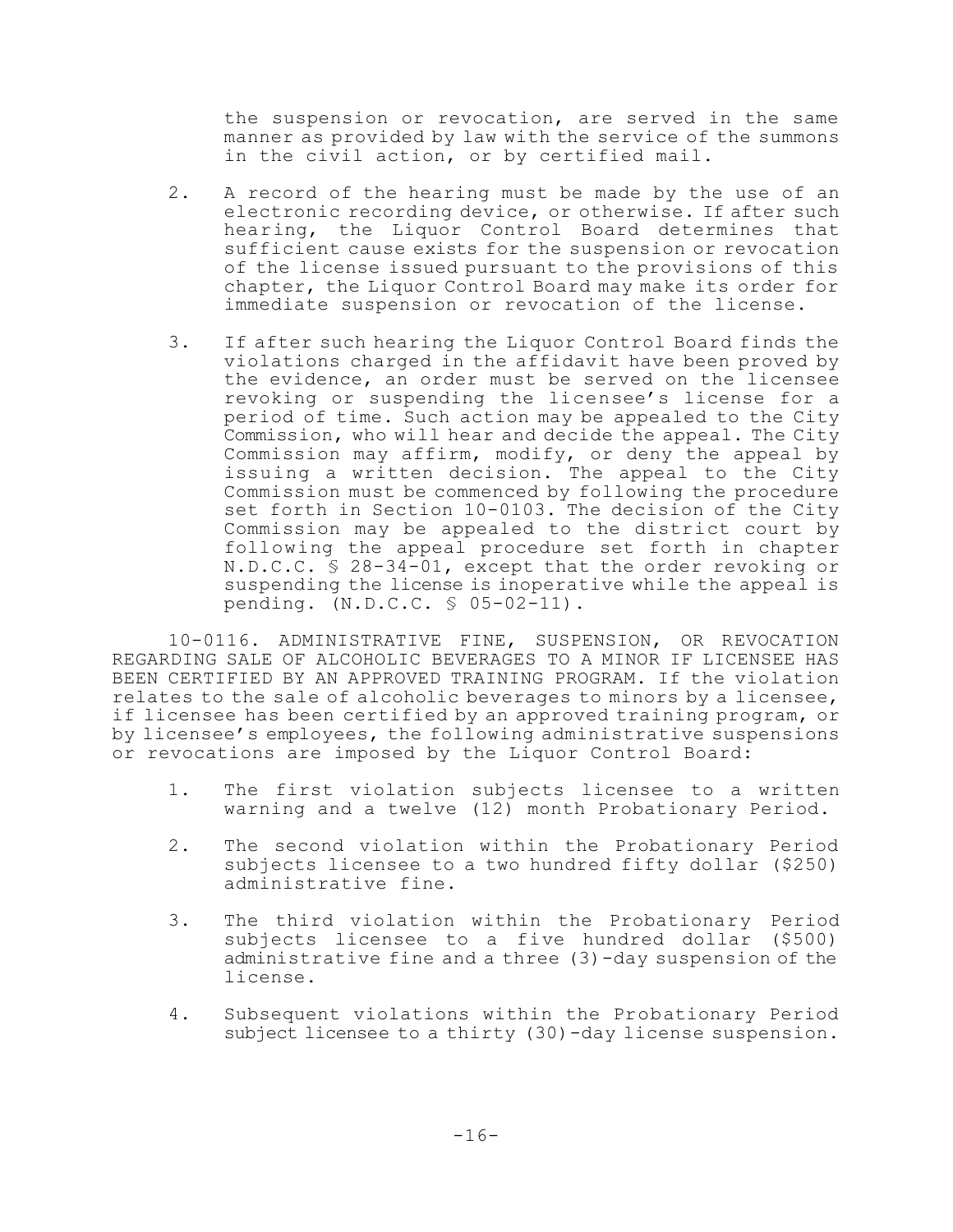- 5. If sale of liquor products occurs on licensee's premises during a period of suspension, the license will be suspended for the full Probationary Period.
- 6. For purposes of establishing the number of offenses committed by a licensee, the licensee is deemed to have committed only one (1) offense during any twenty-four (24)-hour day.
- 7. The Probationary Period is a period of twelve (12) months for a violation that is not within any period of probation already established by a violation of this section, which twelve (12) months is defined as commencing on the date of the said first offense and extends for twelve (12) consecutive months thereafter. If a subsequent offense occurs within the twelve (12)-month period, the probationary period for such subsequent offense extends for either the same twelve (12) consecutive months from the date of the first offense, as described above, or for a period of six (6) months from the date of the subsequent offense, whichever period would expire later.

10-0117. LOCATION OF LICENSED ALCOHOLIC BEVERAGE ESTABLISHMENTS.

- 1. An alcoholic beverage license will not be issued for a building, room, or place within one hundred fifty (150) feet of any religious institution, or public or parochial school grounds. The distance to be measured in a straight line from the building in which said school or religious institution is conducted to the principal public entrance of the place to be licensed, except in case of a religious institution where the governing body thereof gives the licensee written permission to locate within the said prescribed limits, and such written permission is approved and filed with the Liquor Control Board. The foregoing does not apply to lodges and clubs as defined herein.
- 2. A license to sell liquor under the provisions of this chapter does not entitle the holder thereof to carry on such business at more than one (1) location under any one (1) license, and each license will contain the legal description of the place where the holder thereof operates such business.
- 3. A license to sell alcoholic beverages will not be issued to an Applicant unless part of the lot on which the Licensed Premises is located is within three hundred (300) feet of the right-of-way of Main Avenue East and West, Sheyenne Street, 9<sup>th</sup> Street East and Northeast, 13th Avenue East and West, 32nd Avenue East and West,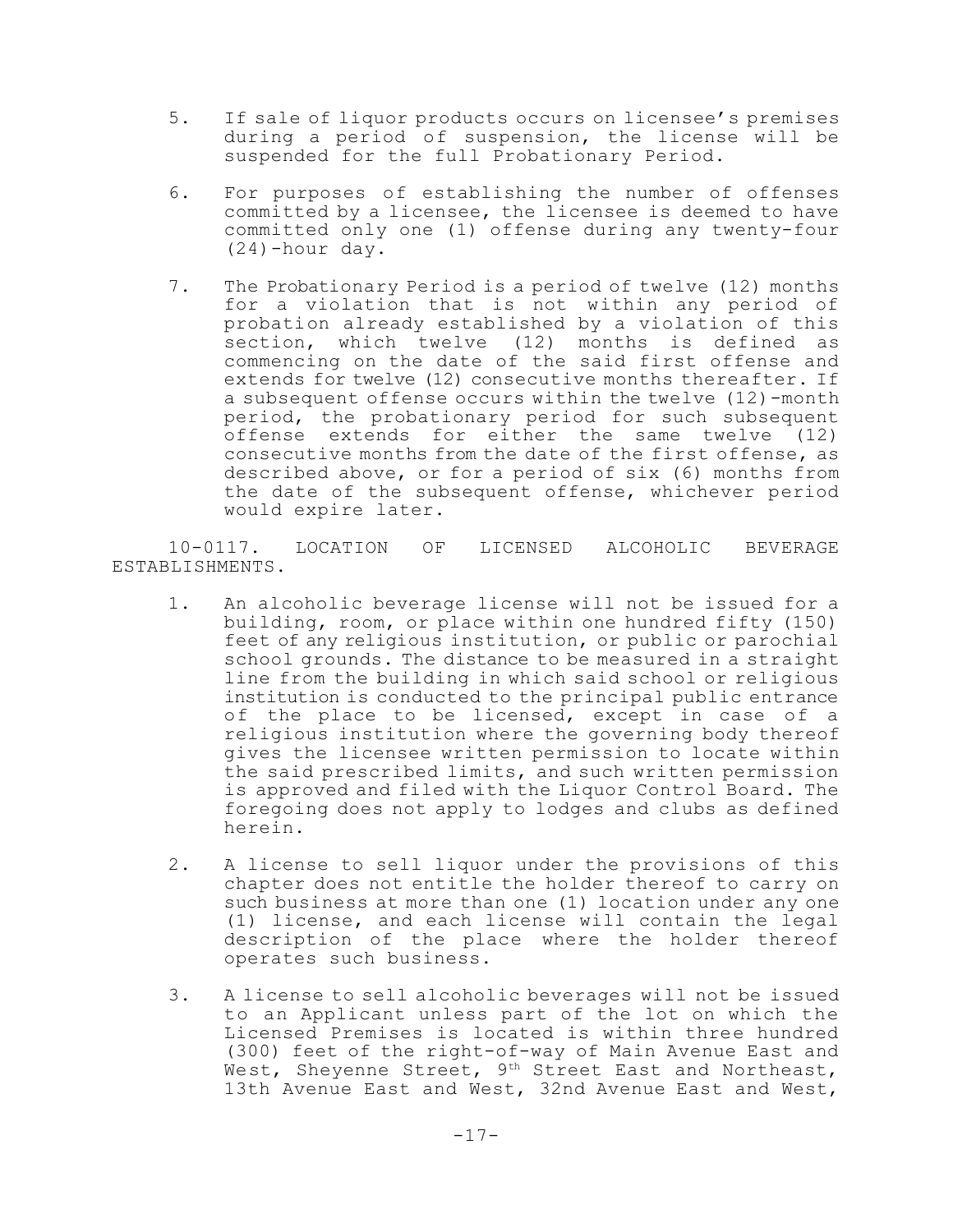52nd Avenue East and West, Beaton Drive East and West, Veteran's Boulevard, Christianson Drive, 21st Avenue West, or Bluestem Drive East between 31st and 32nd Avenues East and between 23<sup>rd</sup> and 26<sup>th</sup> Avenues East, and, if a major portion of the lot does not directly abut one (1) of the designated streets, that it has direct (but not necessarily exclusive) access to one (1) of the designated streets.

- 4. Any person applying for a license pursuant to this Chapter may request a variance from the Liquor Control Board for a variance to locate the proposed Licensed Premises outside of the areas set forth in Section 3 of this Section. Any application for a variance pursuant to this Section shall include the following information: (1) the proposed location, (2) the proposed location's proximity to schools, religious institutions, and residential areas, (3) the reason why a variance is sought, and (4) any other information requested by the Liquor Control Board.
- 5. All licensed establishment location determinations are subject to the discretion of the Liquor Control Board.

10-0118. SALE OF ALCOHOLIC BEVERAGES IN GAS STATIONS, GROCERY STORES, AND CONVENIENCE STORES. Before a retail off sale alcoholic beverage license may be issued to a person whose business to be licensed is located in a building that is primarily a gas station, grocery store, or convenience store, the area to be licensed for the sale of alcoholic beverages must be clearly set out in a blueprint or diagram. The area licensed for the sale of alcoholic beverages must be separated from the non-licensed portion of the business by a wall designed to allow sales personnel to serve customers and make sales in both the licensed and unlicensed portions of the premises, and that may allow customers in either portion of the premises access to the other portion. Purchases of alcohol must be made in the area licensed for the sale of alcoholic beverages.

10-0119. HOURS OF SALE - PROHIBITION OF SALES ON HOLIDAYS.

1. A person may not dispense or permit the consumption of alcoholic beverages on a Licensed Premises between two o'clock (2:00) a.m. and eleven o'clock (11:00) a.m. on Sundays, between the hours of two o'clock (2:00) a.m. and eight o'clock (8:00) a.m. all other days of the week, or on Christmas Day, or after six o'clock (6:00) p.m. on Christmas Eve. In addition, a person may not provide off sale after two o'clock (2:00) a.m. on Thanksgiving Day or between two o'clock (2:00) a.m. and noon on Sunday.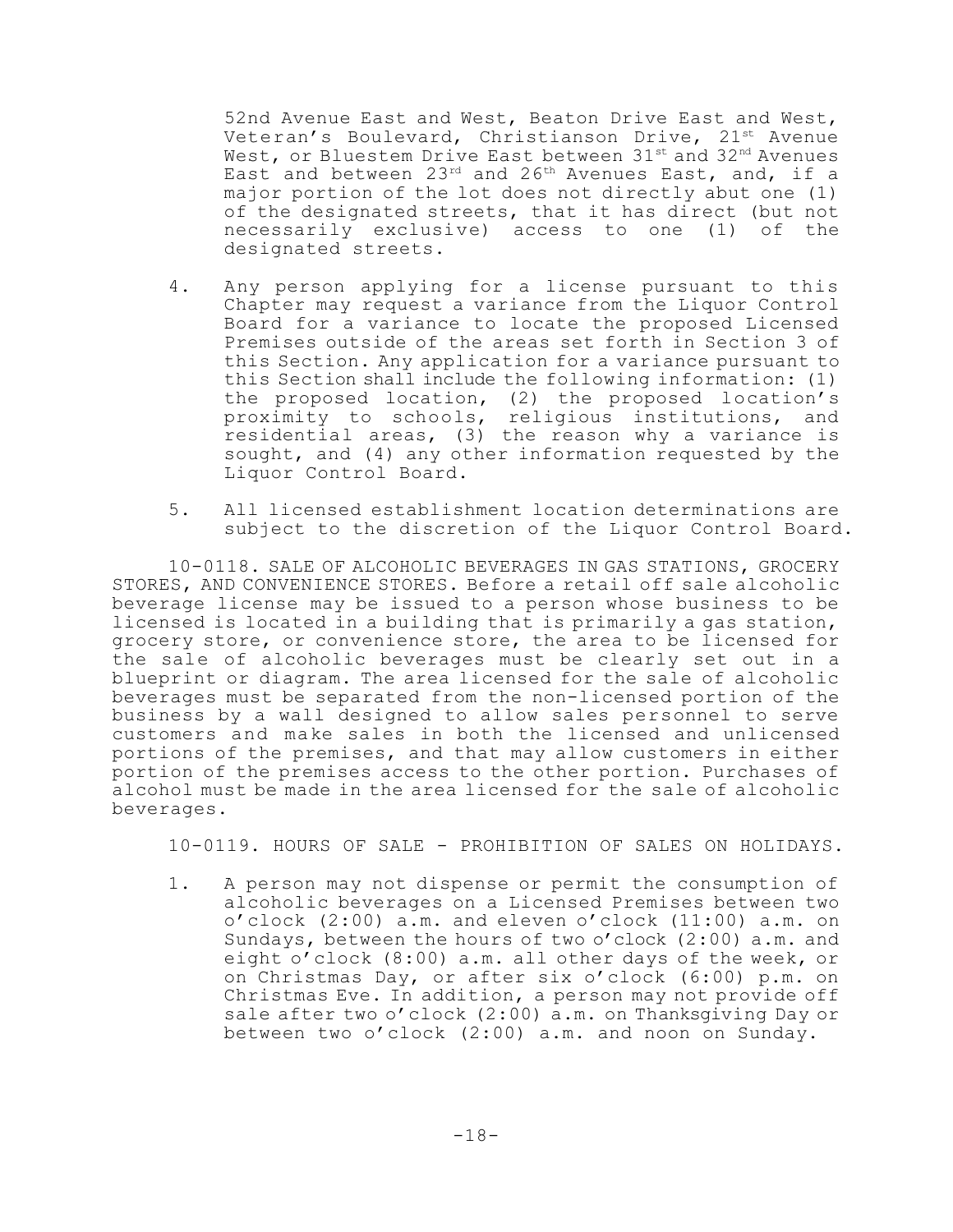2. Nothing in this section may be construed as permitting the sale or dispensing of intoxicating liquor when such sales are prohibited by state or federal law.

10-0120. RESTRICTIONS ON SALE, SERVICE, OR DISPENSING OF ALCOHOLIC BEVERAGES.

- 1. A licensee, his agent or employee, must not sell, serve, or dispense alcoholic beverages to a person under twenty-one (21) years of age; a licensee, his agent, or employee, must not permit a person under twenty-one (21) years of age to be furnished with an alcoholic beverage upon the Licensed Premises.
- 2. A licensee, his agent or employee must not sell, serve, or dispense, nor permit to be furnished with an alcoholic beverage upon the Licensed Premises, an obviously intoxicated person or a person under guardianship, after written notice of such guardianship by the legal guardian and during the continuance of such guardianship.
- 3. A person under twenty-one (21) years of age is not permitted to enter a room of a Licensed Premises in which alcoholic beverages are sold, served, or dispensed. Persons under the age of twenty-one (21) years cannot be employed in any room or rooms on a Licensed Premises which alcoholic beverages are sold on-sale, except as provided in Subsections 4, 5, and 6 of this section.
- 4. A person under twenty-one (21) years of age may enter and remain in a restaurant where alcoholic beverages are sold until eleven o'clock (11:00) p.m. if the restaurant is separated from the area in which alcoholic beverages are opened or mixed, and if gross sales of food are at least equal to gross sales of alcoholic beverages which are consumed in the dining area, or if the person is employed by the restaurant as a food waiter, food waitress, busboy or busgirl, and is under the supervision of someone twenty-one (21) years of age or older, and does not engage in the sale, dispensing, delivery, or consumption of alcoholic beverages; provided, that a person who is between eighteen (18) and twenty-one (21) years of age may be employed by the restaurant to serve and collect money for alcoholic beverages, if the person is under the direct supervision of a person twenty-one (21) or more years of age. For purposes of this section, the term "separated" means that the area in which alcoholic beverages are opened or mixed is separated by a counter top at least forty-two inches (42") tall. Persons under twenty-one (21) years of age may not sit at the counter top directly adjacent to the mixing or opening of alcoholic beverages, unless they are employed by the licensee.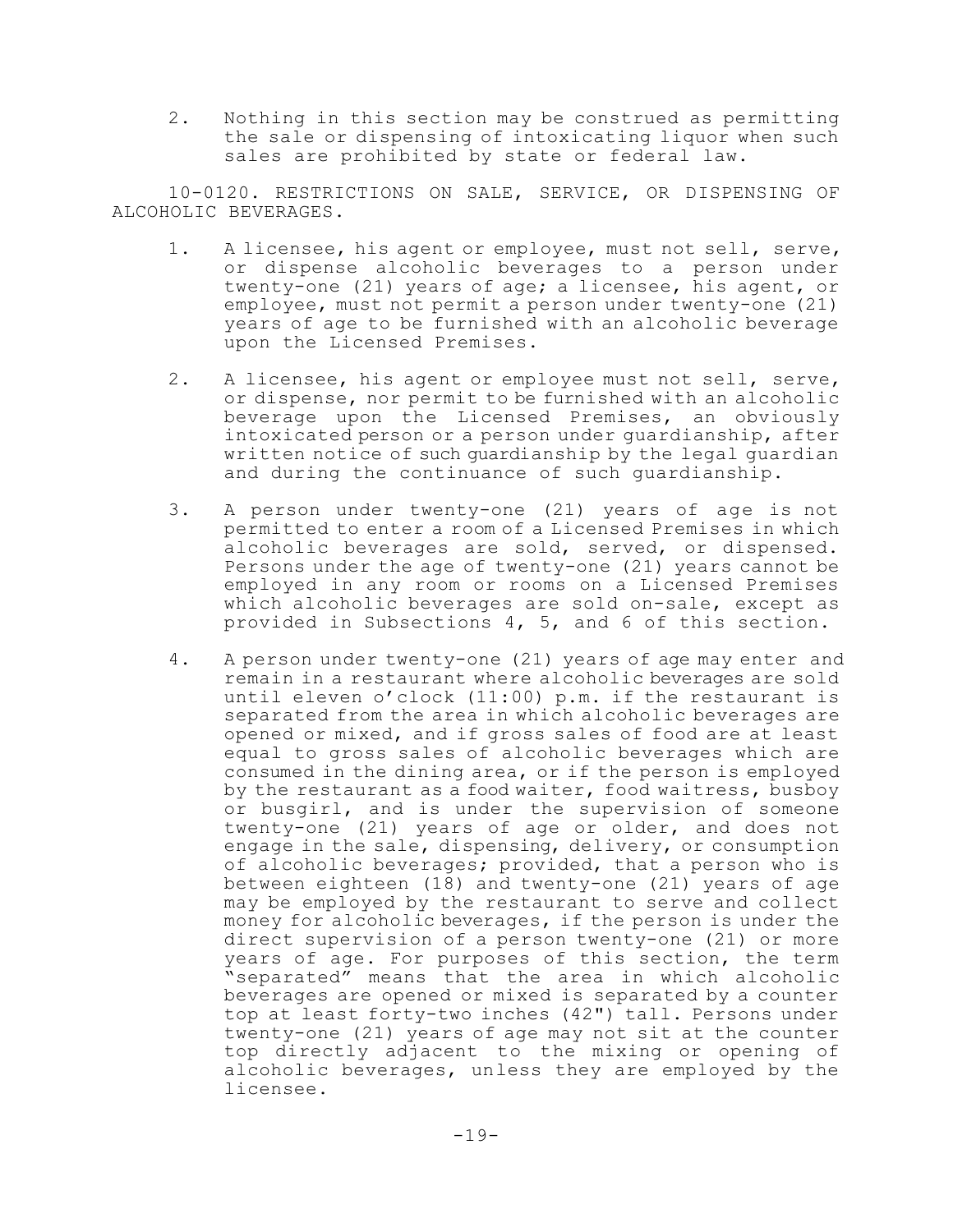- 5. A law enforcement officer, or person cooperating with and under the control of such law enforcement officer, under twenty-one (21) years of age may enter premises where alcoholic beverages are sold, dispensed, or consumed in the performance of an official duty.
- 6. An establishment where alcoholic beverages are sold may employ persons from eighteen (18) to twenty-one (21) years of age to work in the capacity of musicians under the direct supervision of a person over twenty-one (21) years of age.
- 7. A person under twenty-one (21) years of age may remain in the area of an event where beer, wine, or sparkling wine is sold in accordance with the conditions of an event permit issued pursuant to Section 10-0129 hereof.
- 8. If a licensee owns or operates a Recreational Establishment which is open to persons under twenty-one (21) years of age, the licensee must designate, in its license application, an area to be used solely in its recreational capacity by persons under twenty-one (21) years of age. Such licensee must not permit the sale, service, dispensing, or consumption of alcoholic beverages in such designated area, and such licensee must not permit persons under twenty-one (21) years of age to enter an area not so designated. The designated area must be separated from the rest of the establishment.
- 9. If a licensee owns or operates a bowling alley there must be a designated area where beverages are purchased, served, and/or mixed and persons under twenty-one (21) years of age may not enter that designated area of the premises. The designated area must be separated from the rest of the establishment. Alcoholic beverages purchased within the designated area may be consumed in the bowling alley area and concourse adjacent to the bowling alley. For purposes of this section, the term "separated" means that the area in which alcoholic beverages are opened or mixed is separated by a counter top at least forty-two inches (42") tall. Persons under twenty-one (21) years of age may not sit at the counter top directly adjacent to the mixing or opening of alcoholic beverages, unless they are employed by the licensee.
- 10. An off-premise liquor or beer licensee must not permit the opening or consumption of alcoholic beverages upon the Licensed Premises; provided, however, the licensee may permit the sampling of alcoholic beverages upon the Licensed Premises without charge to the consumer. For purposes of this section, the term "sampling" means the distribution of a limited portion of an alcoholic product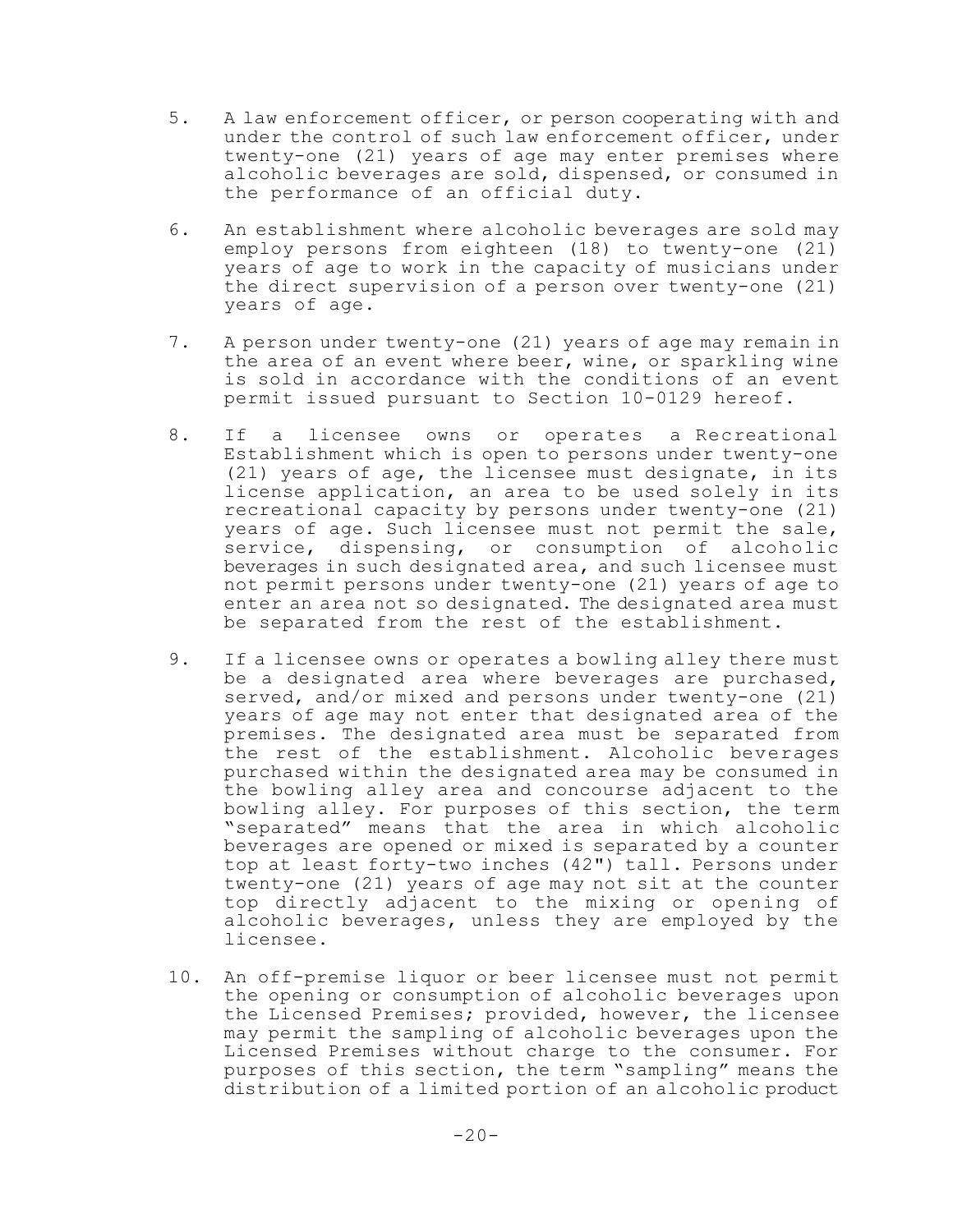sold at an establishment, to a group of customers. Full bottles or cans cannot be distributed to customers and no mixing of drinks is allowed.

11. Notwithstanding other ordinances or state statutes to the contrary, a person under twenty-one (21) years of age cooperating with and under control of a law enforcement officer may enter a Licensed Premises for the purposes of a compliance check on whether the licensee is complying with the laws prohibiting the sale of alcoholic beverages to a minor.

10-0121. DELIVERY OF ALCOHOLIC BEVERAGES. A licensed retail alcoholic beverage dealer, the officers, employees, or agents in the City must not deliver or cause to be delivered to a customer outside of the Licensed Premises, alcohol or alcoholic beverages sold under the terms and provisions of this chapter.

10-0122. PURCHASE TO BE FROM LICENSED WHOLESALER. A licensee cannot purchase, have, or possess any alcohol or alcoholic beverages as defined by the laws of the State of North Dakota unless the licensee has purchased the same from a wholesaler duly licensed pursuant to the provisions of the laws of the State of North Dakota.

10-0123. LICENSED PREMISES - REQUIREMENTS.

- 1. An on-sale retail premise licensed for the sale of alcoholic beverages must be equipped with adequate and sufficient lavatories and toilets separately maintained for men and women and kept in a clean and sanitary condition.
- 2. A licensee of an off sale liquor license which has a drive-up window for service must provide sufficient lighting so as to remove traffic hazards that might arise as a result of the drive-up window and provide for motor vehicle ingress and egress to and from said facility without impeding, hampering, delaying, or jeopardizing the safe flow of motor vehicle traffic.
- 3. An on-sale bar retail premise licensed for the sale of alcoholic beverages, which does not have gross sales of food greater than gross sales of alcoholic beverages in the separate dining area, which has premises that extend out-of-doors (hereinafter the "outdoors"), must meet the following requirements:
	- a. The outdoors must be contiguous with the rest of the Licensed Premises (hereafter called "indoors").
	- b. The periphery of the outdoors must be enclosed with a wall, fence, or dense plantings maintained at a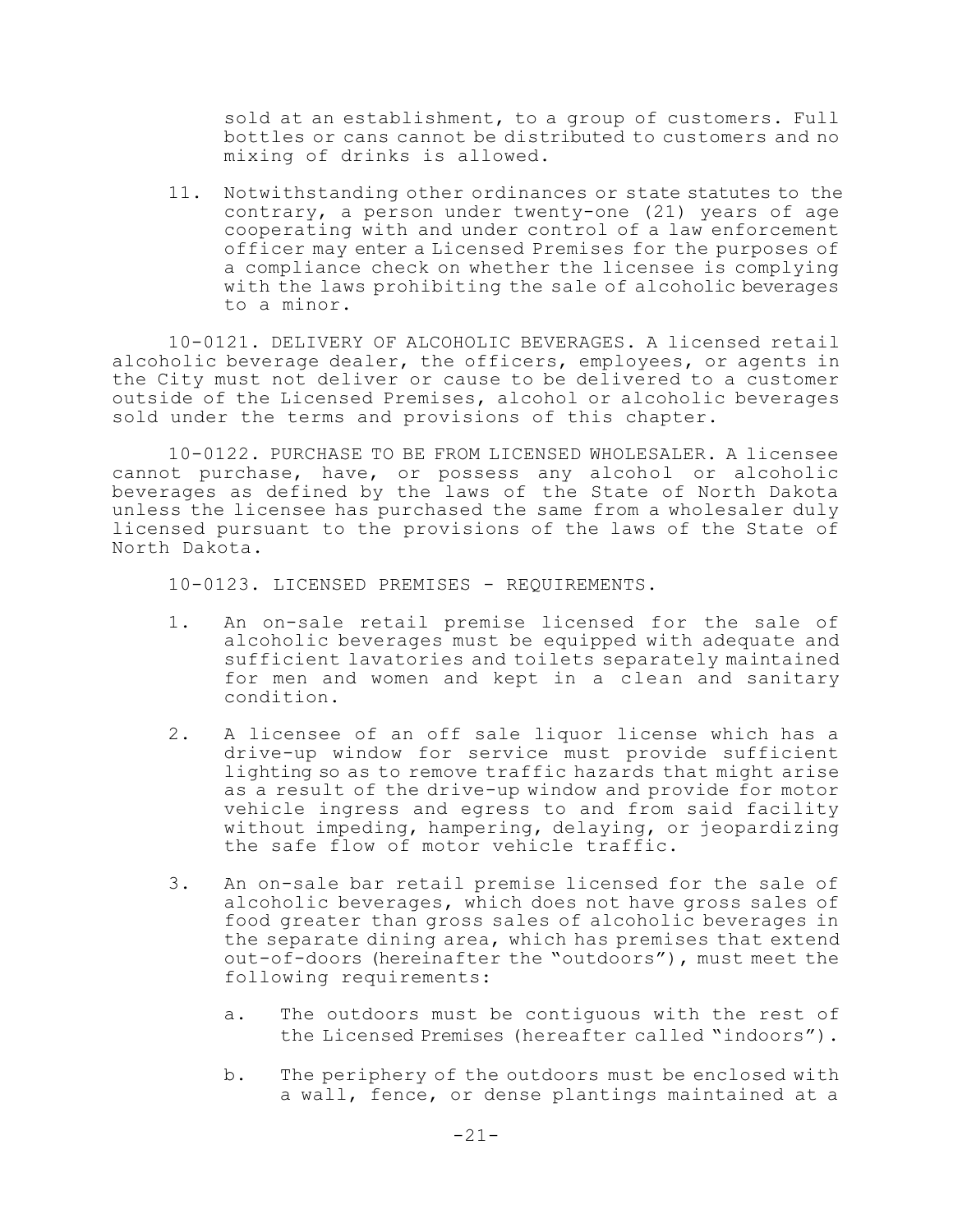minimum height of at least forty-two inches (42") so as to clearly define the boundary of the Licensed Premises and to prevent ingress/egress to the outdoor premises.

- c. Any holder of an on-sale bar retail license may request permission from the City Police Department to temporarily expand its "outdoor" area for temporary outdoor events by submitting Form D to the City. Any request submitted pursuant to this section must include a description of the outdoor area to be extended, the duration of the event, and the security to be provided at the outdoor event.
- 4. An on-sale retail premise licensed for the sale of alcoholic beverages in which gross sales of food are greater than gross sales of alcoholic beverages in the separate dining area, which has premises that extend outdoors must meet the following requirements:
	- a. The outdoors must be contiguous with the rest of the Licensed Premises.
	- b. The periphery of the outdoors must be clearly defined with a wall, fence, or plantings, or combination thereof so as to clearly define the boundary of the Licensed Premises and permit the licensee to monitor patron activity.
	- c. Any holder of an on-sale retail premises license may request permission from the City Police Department to temporarily expand its "outdoor" area for temporary outdoor events by submitting Form D to the City. Any request submitted pursuant to this section must include a description of the outdoor area to be extended, the duration of the event, and the security to be provided at the outdoor event.

10-0124. INSPECTION OF LICENSED PREMISES TO BE ALLOWED. The licensee accepts the license privileged upon the condition, which need not elsewhere be expressed, that any member of the Liquor Control Board, the City Administrator, the Fire Department Chief, the Chief of Police, officers of the North Dakota Department of Health, or authorized representatives of the aforementioned departments may, at any time, enter upon the premises licensed for the purpose of police inspection, or to determine whether the premises are being conducted in compliance with City ordinances and/or North Dakota law. Failure to comply with this section shall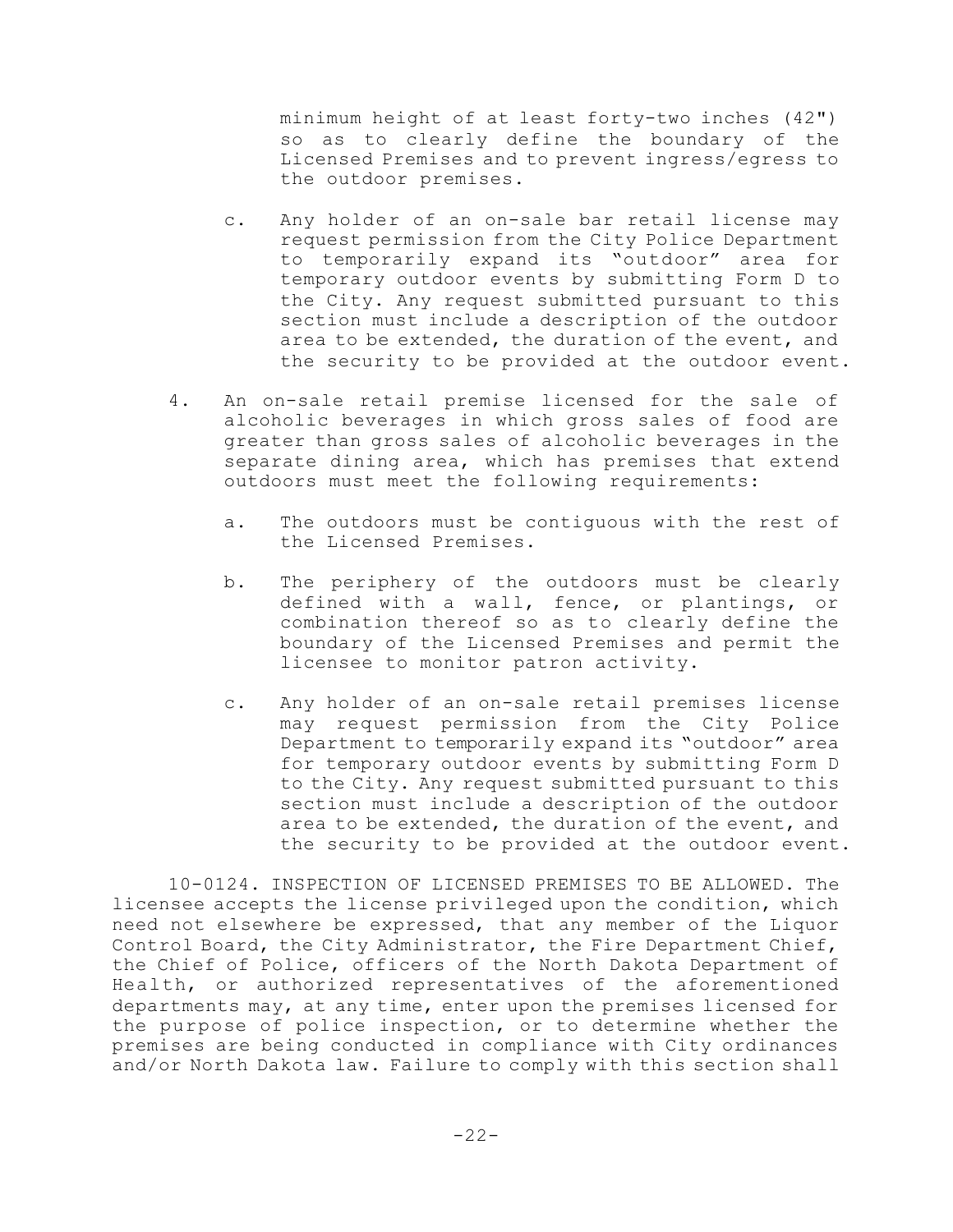be grounds for immediate suspension or revocation of a liquor license.

10-0125. CABARET LICENSE.

- 1. DEFINITIONS.
	- (a) Entertainment means all forms and types of performing or entertaining of patrons on Licensed Premises whether such entertainment is provided by means of live performances or audio and/or video presentations, whether remote or prerecorded; provided, however, that entertainment shall not be deemed to include the use of any regularly broadcast television or radio programs, or coin-operated music machines.
	- (b) Live performance means a person who for consideration, monetary or otherwise, performs in person on a licensed premise as a singer, musician, dancer, comedian, model, or any other type of entertainer.
- 2. A licensee under this chapter may not permit entertainment for more than one (1) day a week without first having obtained a cabaret license as hereinafter provided.
- 3. The license fee for cabaret license will be set by resolution of the City Commission.
- 4. The license fee is for a period of one (1) year from July 1 to June 30, payable in advance at the time of the issuance of the licensee and thereafter, on or before June 10 of each subsequent year for renewal.
- 5. The application for cabaret license is made by the licensee on forms provided by the City Administrator's office. The granting of a cabaret license is subject to the approval of the Liquor Control Board and may be suspended or revoked in conformance with procedures established under Section 10-0114.
- 6. Live performances are not permitted on a licensed premise which involve the removal of clothing, garments, or other costume. Such prohibition does not include the removal of headwear or footwear; or the incidental removal of a tie, suit coat, sport coat, jacket, sweater, or similar outer garment. Incidental removal for purposes of this section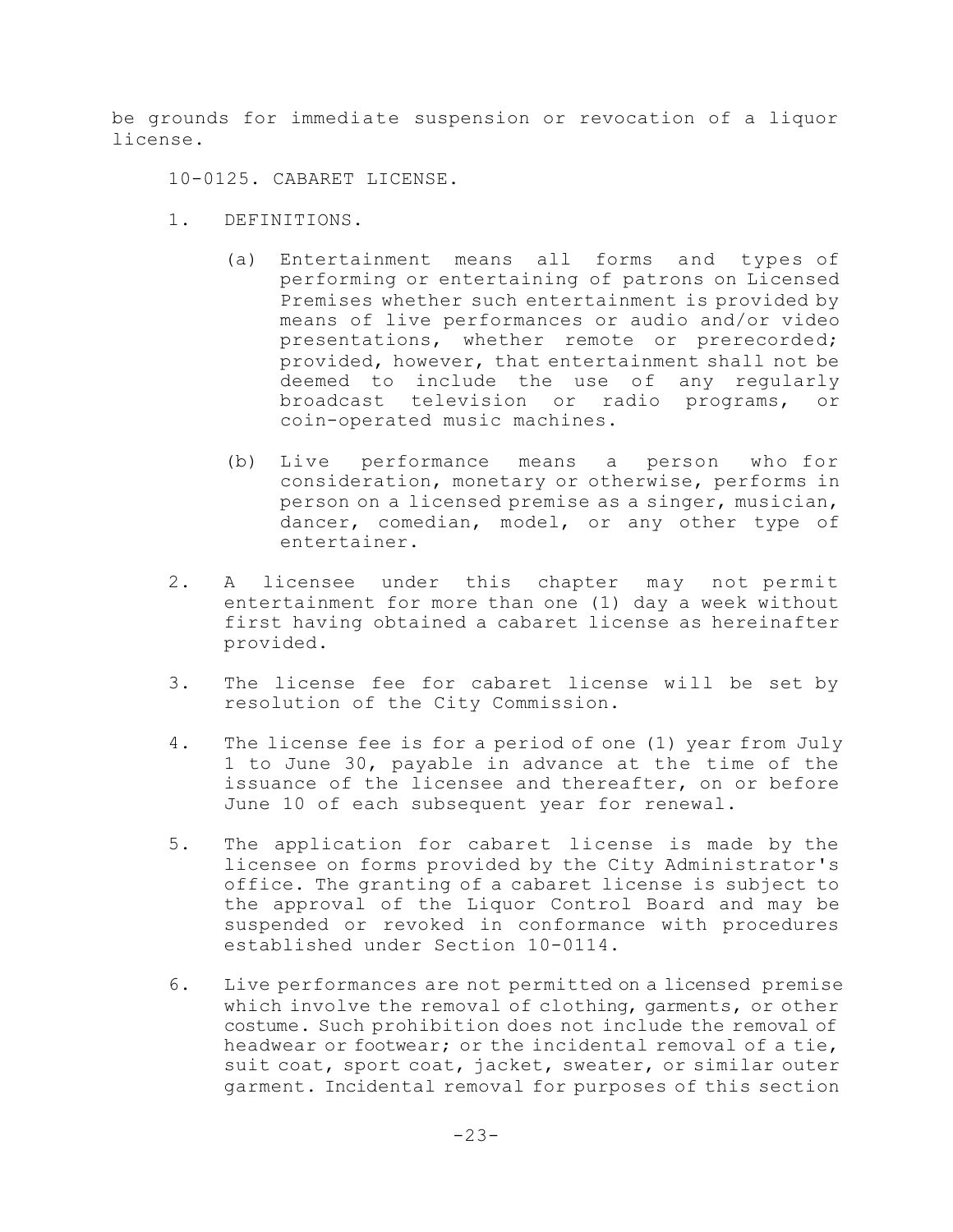means the removal of a garment or article of clothing which is not a part of the act or performance. This restriction applies to all Licensed Premises whether or not they have a cabaret license.

- 7. Entertainment on a licensed premise must not contain:
	- (a) The performance of acts, or simulated acts, of sexual intercourse, masturbation, sodomy, bestiality, oral copulation, flagellation, or sexual acts which are prohibited by law.
	- (b) The actual or simulated touching, caressing or fondling of the breasts, buttocks, anus, or genitals.
	- (c) The actual or simulated displaying of the pubic hair, anus, vulva or genitals; or the nipples of a female. This restriction applies to Licensed Premises whether or not they have a cabaret license.
- 8. A licensee has the duty and responsibility to make available for inspection by a member of the West Fargo Police Department an identification card, such as a driver's license, containing a photograph and the age of entertainers or performers on the Licensed Premises. The licensee may not permit a person to make a live performance on the Licensed Premises if the licensee is not able to obtain the required identification from the performer.

10-0126. APPLICATION OF CHAPTER. This chapter applies to territory within the corporate limits of the City and, as permitted by state law, to such outlying contiguous territory without the corporate limits within which the City may exercise police jurisdiction, as defined by law.

10-0127. PENALTY. Any person, firm or corporation found to be in violation of any of the provisions of this chapter is guilty of a class B misdemeanor, unless the penalty is provided for elsewhere. Provisions of Section 1-0807 also apply. Such a penalty is in addition to the authority of the Liquor Control Board to suspend or revoke a license pursuant to Section 10-0114.

10-0128. SEVERABILITY CLAUSE. If a section, subsection, sentence, or clause of this chapter is held to be unconstitutional, such decision will not affect the validity of the remaining portions of the ordinance.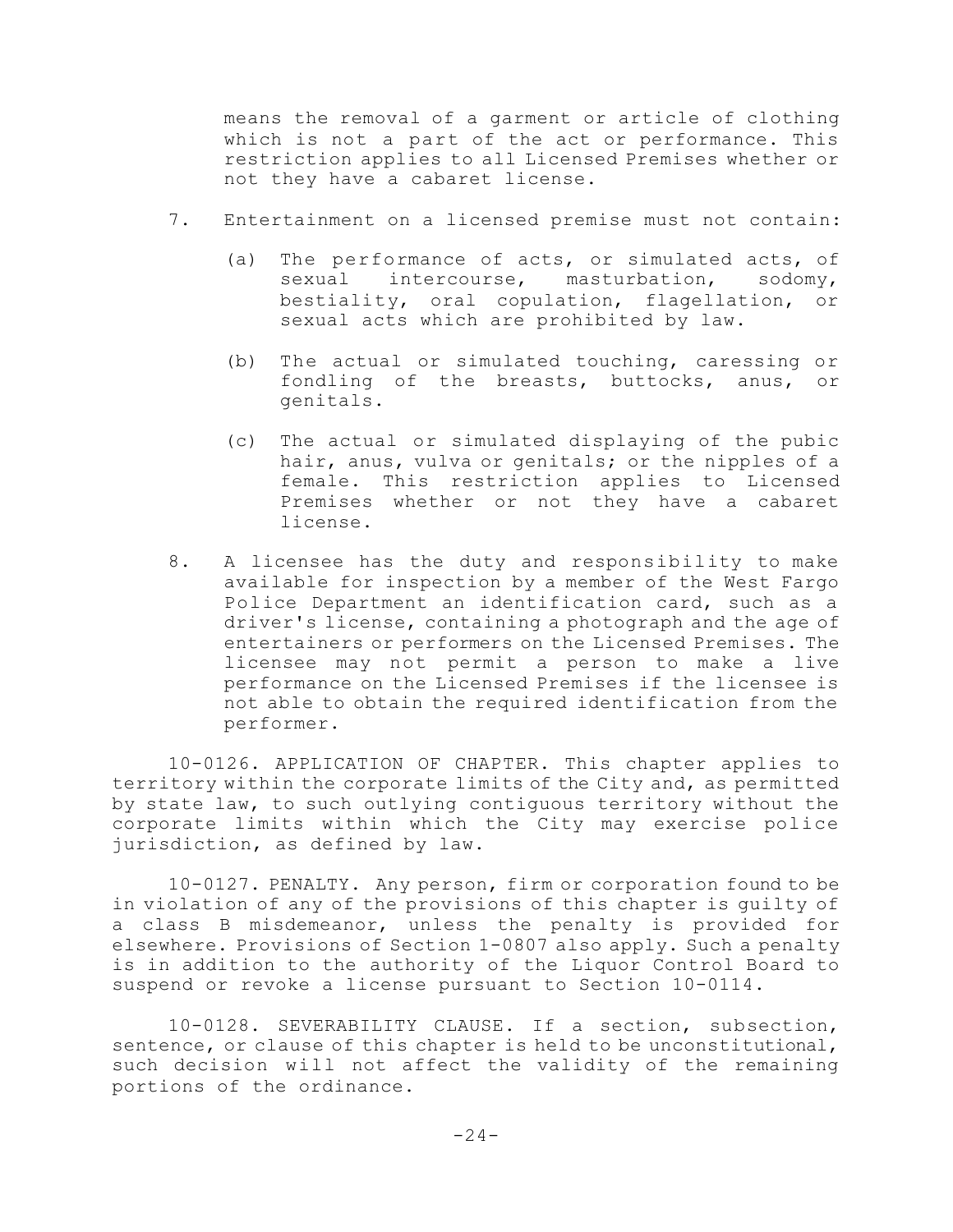10-0129. SPECIAL PERMITS FOR SALE OF ALCOHOLIC BEVERAGES.

- 1. Authorization. The Liquor Control Board has the authority to issue special permits for the sale of alcoholic beverages when authorized to do so by state law as provided in N.D.C.C. § 5-02-01.1, or other state statutes now in effect, or as amended, or enacted in the future which provides authority for cities to issue special permits for the sale of alcoholic beverages.
- 2. Limitation On Number of Special Permits. The Liquor Control Board shall not issue more than ten (10) special permits to the same Applicant during any calendar year.
- 3. Limitation On Duration of Special Permits. The Liquor Control Board shall not issue a special event permit for longer than a forty-eight (48) hour period.
- 4. Licenses and Special Conditions. A person or entity seeking a permit as authorized by paragraph 1 of this section must apply to the Liquor Control Board for such a permit. The City, in granting such a permit, has the authority to put additional conditions on the license over and above the conditions and requirements provided under state law, if the Liquor Control Board deems it desirable.
- 5. License Fee. The City, by resolution, may provide a schedule for fees for such special permits, such fees may not exceed the maximum permitted by state law.
- 6. Restrictions on License. A special permit given pursuant to this section is subject to the provisions of Chapter 10-01, except where such provisions are in conflict with the provisions of state law authorizing special permits.
- 7. Revocation of License. The special licenses authorized by this section may be suspended or revoked by the City for violations of the terms of this section, as well as other provisions of Chapter 10-01. In addition, violation of the provisions of this section also subjects a violator to suspension or revocation of any other licenses for the sale of alcoholic beverages issued by the City pursuant to Section 10-0114.
- 8. Authorization to Enter. The City may authorize persons under twenty-one (21) years of age to remain in the area of the event, or a portion thereof, where beer, wine, or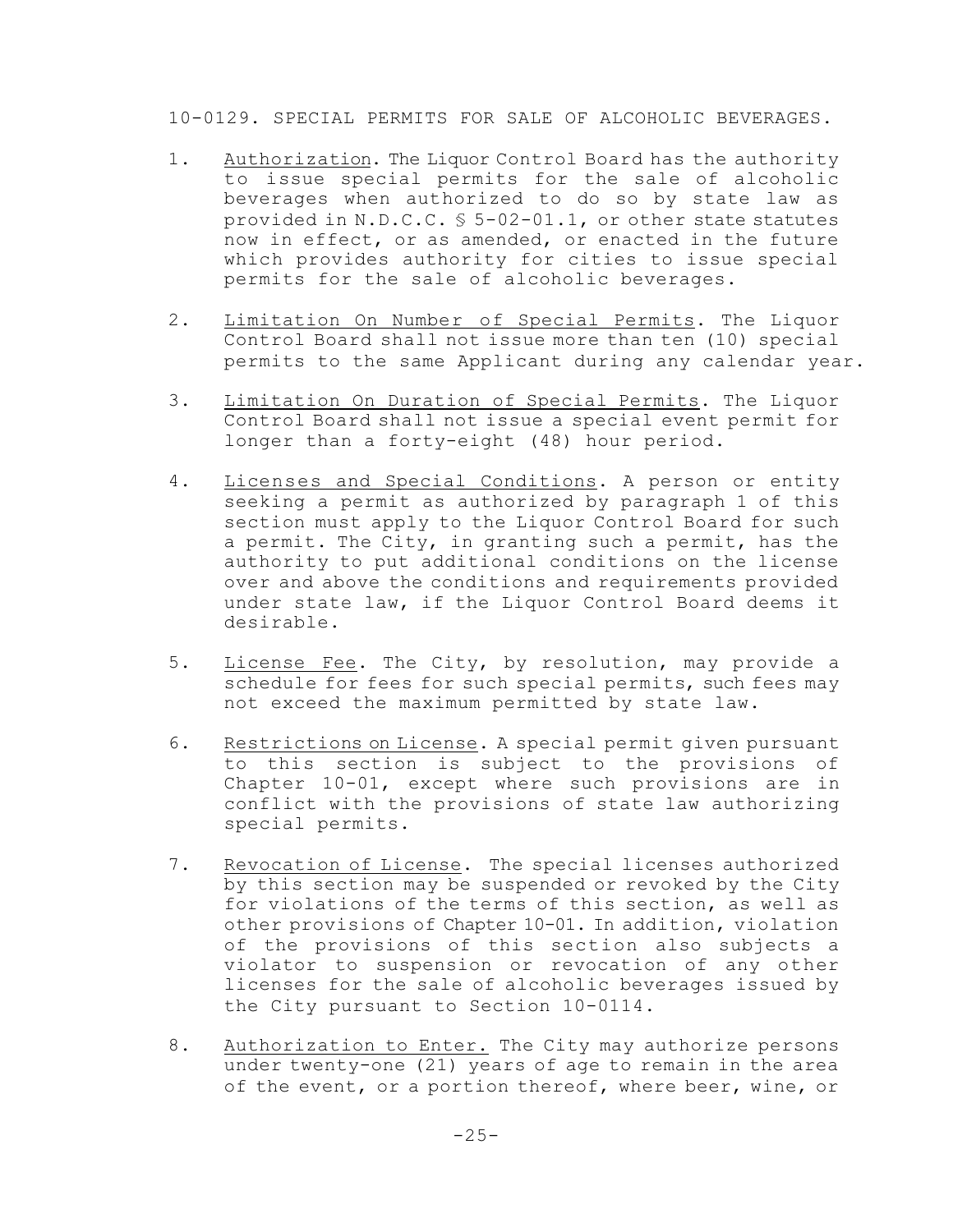sparkling wine may be sold pursuant to the permit. However, this authorization must be subject to the following minimum conditions:

- a. The area where persons under twenty-one (21) years of age may remain must be specifically set forth in the permit;
- b. Only employees of the qualified alcoholic beverage licensee who are at least twenty-one (21) years of age may deliver and sell beer, wine, or sparkling wine;
- c. Subject to Section 10-0120, the area where persons under twenty-one (21) years of age may remain may not be the qualified alcoholic beverage licensee's fixed or permanent Licensed Premises as shown on the alcoholic beverage license issued pursuant to this chapter; and
- d. A person under twenty-one (21) years of age within the area described in the permit may not consume, possess, or receive alcoholic beverages.

10-0130. REGISTRATION OF BEER IN KEGS REQUIRED PRIOR TO SALE.

- 1. A retail alcoholic beverage licensee who sells beer in a container with a liquid capacity greater than six (6) gallons [22.71 liters] must place the licensee's state retail alcoholic beverage license number on the container and also must mark the container with a "registration" number or letters, or both, unique to that container. The paint or ink used to mark the containers or other manner of marking the containers must be approved by the attorney general.
- 2. Whenever a retail alcoholic beverage licensee sells beer in a container with a liquid capacity greater than six (6) gallons [22.71 liters], he or she must record the date of sale and the name, address, and driver's license number or number of other official state or military identification card of the person to whom the beer is sold, together with the signature, and registration number, or letters of the container, or both. Such records must be retained for a period of no less than six (6) months and must be kept on the Licensed Premises of the retail establishment where the sales are made.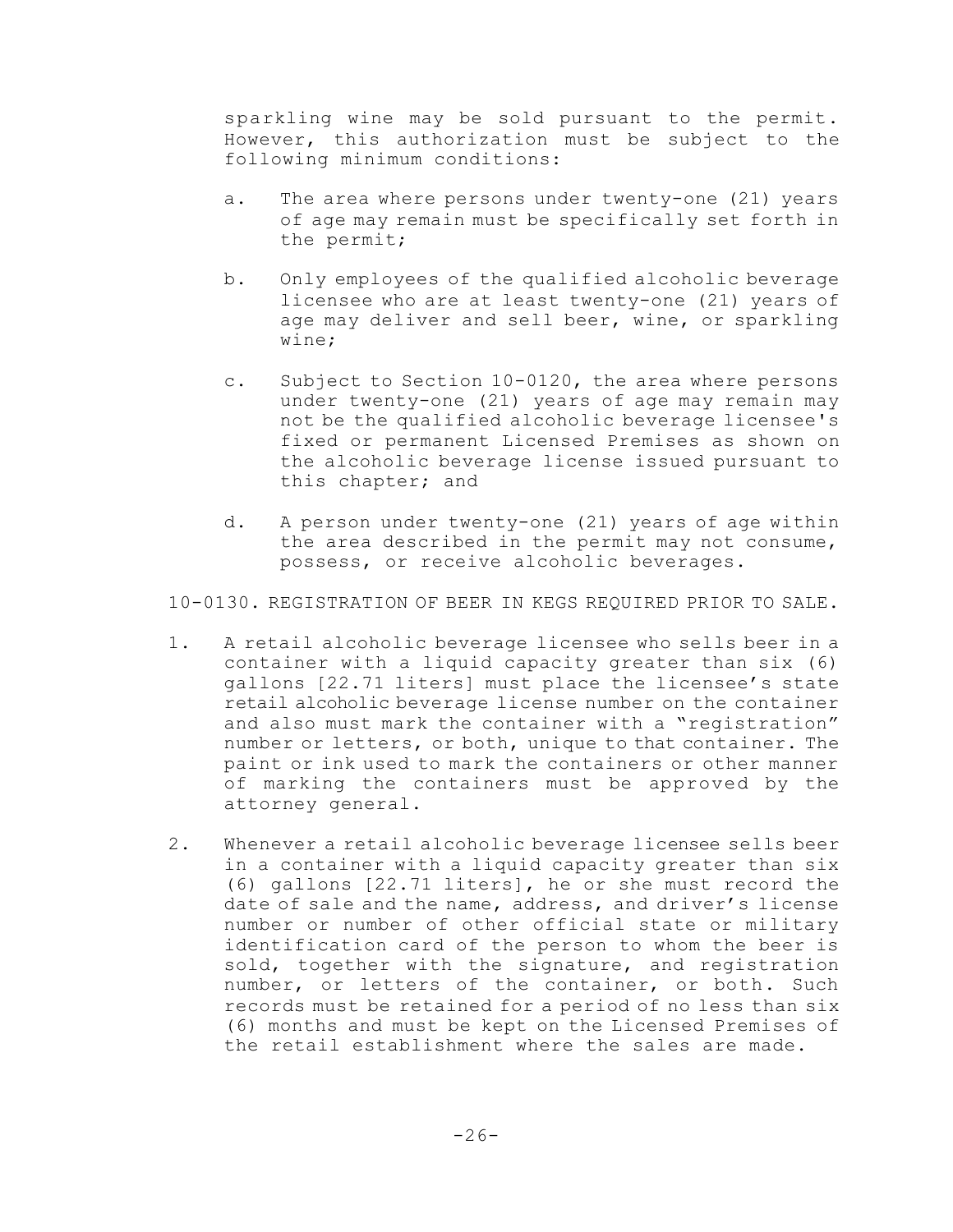- 3. A retail alcoholic beverage licensee must permit law enforcement officers to inspect the records required to be kept pursuant to this section during times the retail establishment is normally open for business or at other reasonable times.
- 4. This section does not apply to the sale of beer in a container by a retail alcoholic beverage licensee if the contents of the container are consumed on the Licensed Premises where the sale occurred.

10-0131. RESERVED FOR FUTURE USE.

10-0132. PUBLIC CONSUMPTION Of ALCOHOLIC BEVERAGES RESTRICTED.

1. A person may not consume alcoholic beverages upon streets, avenues, alleys, sidewalks, stairways, thoroughfares, or other public property in an area zoned commercial within the City, nor in or upon the parking areas of private shopping centers, hotels, motels, licensed liquor establishments, restaurants, clubs, religious institutions, or similar establishments, unless such areas have been designated as part of an on-sale licensed premise, or granted a special event permit under Section 10-0129, or granted a permit by the Liquor Control Board for a special event.

10-0133. BOTTLE CLUBS PROHIBITED. It is unlawful to operate an establishment, other than a motel or hotel, whereby persons are allowed to bring their own alcoholic beverages on the premises where the proprietor sells soft drinks, mix, ice, or charges for bringing such beverages on the premises. Such prohibition does not prohibit restaurants from charging a corking fee to a customer who brings his/her own wine to the restaurant.

10-0134. REMOVAL OF WINE FROM RESTAURANT. If a full bottle of wine has been opened and the contents partially consumed, a retail alcoholic beverage licensee whose gross sales of food are at least thirty percent (30%) of the gross sales of alcoholic beverages that are consumed on the premises may permit an individual purchasing the bottle in conjunction with the purchase of a meal to remove the bottle on leaving the Licensed Premises if the licensee recorks the bottle, seals the bottle with a seal that must be made conspicuously inoperative to reopen the bottle, and places a receipt of sale with the bottle. The removal of the bottle under these conditions is not an off sale of wine and is permitted without an additional license.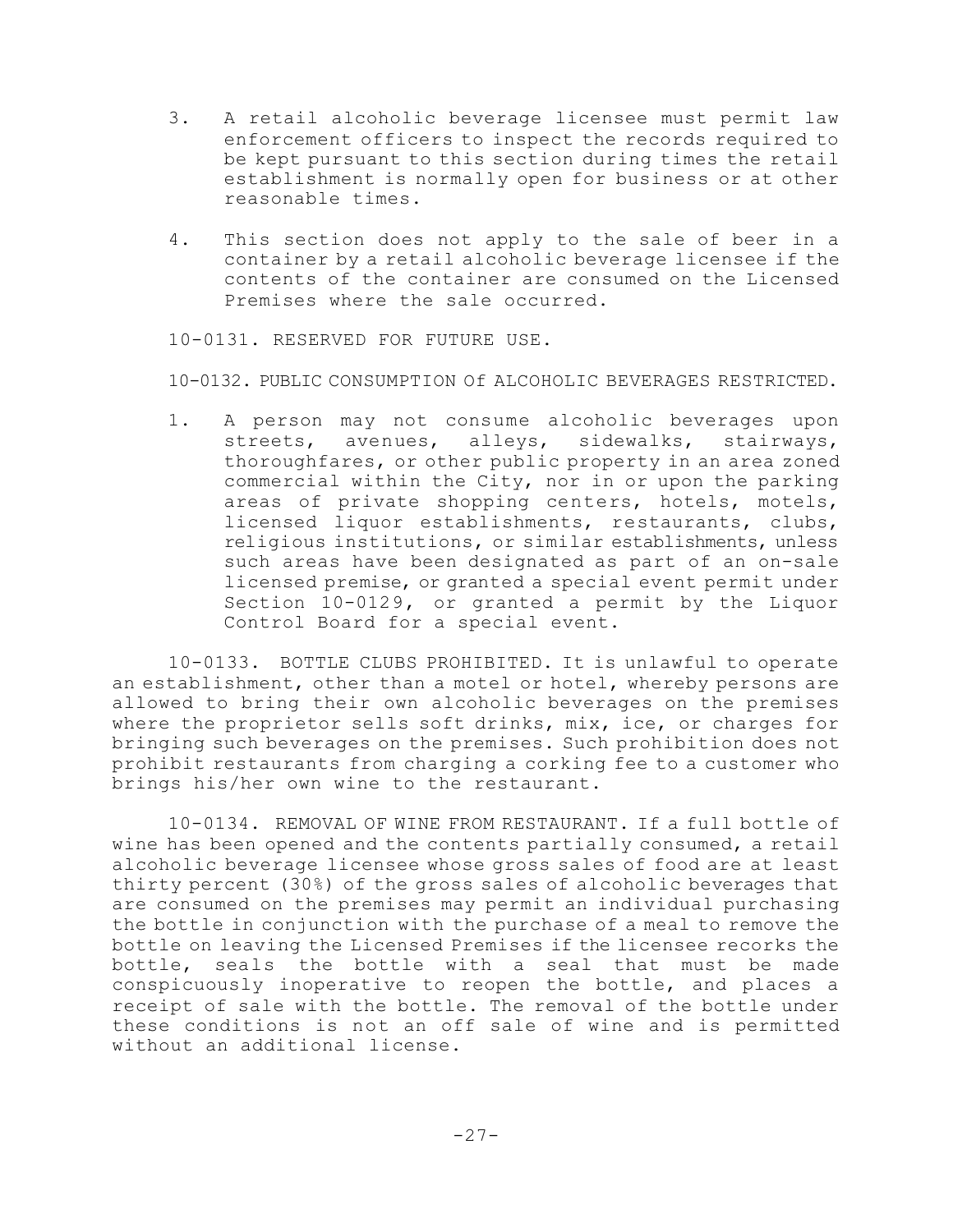10-0135. SALE OF ALCOHOLIC BEVERAGES IN EXCHANGE FOR GOODS PROHIBITED. It is unlawful for a licensee engaged in the retail sale of alcoholic beverages to accept goods, chattels, or other tangible personal property, other than money, checks, legal tender, negotiable instruments, or other evidences of debt, in exchange for alcoholic beverages.

10-0136. POWDERED ALCOHOL PRODUCTS PROHIBITED. It is unlawful to sell, offer to sell, purchase, offer to purchase, possess, or consume a powdered alcohol product, unless permitted by state law.

10-0137. SALE OF WINE AND BEER IN RETAIL BUSINESS ESTABLISHMENTS. Before a retail on-premises wine and beer license may be issued to a person whose retail business to be licensed is located in a building that is primarily a retail business establishment, the following conditions must be met:

- 1. The area to be licensed for the sale of wine and beer must be clearly set out in a blueprint or diagram of the retail establishment.
- 2. The area licensed for the sale of wine and beer must be separated from the non-licensed portion of the business by a wall designed to allow sales personnel to serve customers and make sales in the licensed and unlicensed portions of the premises, and that may allow customers in either portion of the premises access to the other portion.
- 3. No person under 21 years of age shall be permitted to enter any room of a Licensed Premises in which alcoholic beverages are sold, served, or dispensed, except as permitted under section 10-0120 or N.D.C.C. § 5-02-06.
- 4. Purchases of wine and beer must be made in the area licensed for the sale of wine and beer.
- 5. Gross sales of wine and beer may not be greater than thirty percent (30%) of the total gross sales of all other items sold at retail.
- 6. All holders of a retail on-premises wine and beer license in a retail establishment will file, with the application for license renewal, a statement certifying gross retail sales and wine and beer sales for the previous calendar year. The Liquor Control Board may require certification of any statement by a certified public accountant, retained by the licensee.